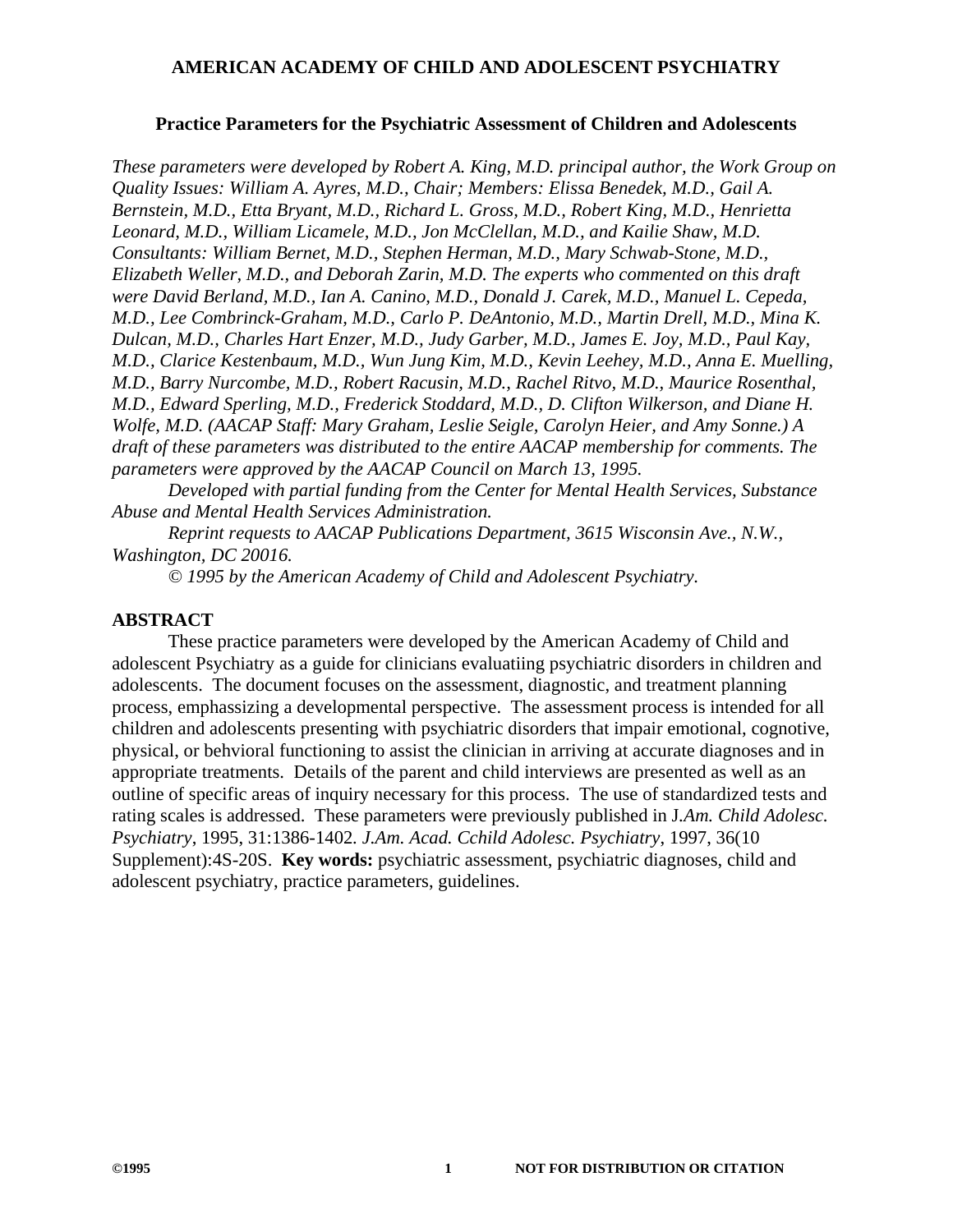Child and adolescent psychiatrists evaluate and treat children and adolescents who have psychiatric disorders that impair emotional, cognitive, physical, and/or behavioral functioning. The child or adolescent is evaluated in the context of the family, school, community, and culture. Most of the identified signs and symptoms with their associated impairments in developmental functioning respond to established treatments. The physician must prioritize symptoms and diagnoses so that a reasonable treatment plan will address multiple problems. Many children and adolescents have comorbid disorders which do not fit into a single DSM category. The physician in an individual situation should consider but not be limited to the treatment guidelines for a single diagnosis.

 Practice parameters provide guidelines for patterns of practice, not for the care of a particular individual. This report is not intended to be construed or to serve as a standard of medical care. Standards of medical care are determined on all the facts and circumstances involved in an individual case and are subject to change as scientific knowledge and technology advance. The parameters of practice should not be construed as including all proper methods of care or excluding other acceptable methods of care reasonably directed to obtain the same results. Adherence to these parameters will not ensure a successful outcome in every case. The ultimate judgment regarding any specific clinical procedure or treatment must be made by the physician in light of all the circumstances presented by the patient and family and the resources available.

These parameters of practice were approved as of the date indicated, and they should not be applied to clinical situations occurring before that date.

In this guideline, the term "child" refers to both adolescents and younger children unless explicitly noted; unless otherwise noted, "parents" refers to the child's primary caretakers, regardless of whether they are the biological or adoptive parents or legal guardians. These guidelines are applicable to the evaluation of child and adolescent patients 18 years of age and younger. This document presumes familiarity with normal child development and the principles of child psychiatric diagnosis and treatment (see standard textbooks by Kestenbaum and Williams, 1988; King and Noshpitz, 1991; Lewis, 1991a; Rutter and Hersov, 1994; Shaffer et al., 1985; Wiener, 1991).

The purposes of the diagnostic assessment of the child are (1) to determine whether psychopathology is present and, if so, to establish a differential diagnosis; (2) to determine whether treatment is indicated; and, (3) if so, to develop treatment recommendations and plans and to facilitate the family and child's cooperative engagement in treatment. (For specialized consultative purposes or under emergency circumstances, the focus of inquiry may be narrowed accordingly. Examples of such focal evaluations may include medication consultations, emergency evaluations, or the determination of dangerousness to self or others for the purpose of hospitalization. In these and other circumstances, therapeutic interventions may need to be implemented promptly, with fuller assessment later, during the course of treatment.)

The specific aims of the diagnostic assessment of the child are (1) to identify the stated reasons and factors leading to referral; (2) to obtain an accurate picture of the child's developmental functioning and of the nature and extent of the child's behavioral difficulties, functional impairment, and/or subjective distress; and (3) to identify potential individual, family, or environmental factors that may account for, influence, or ameliorate these difficulties.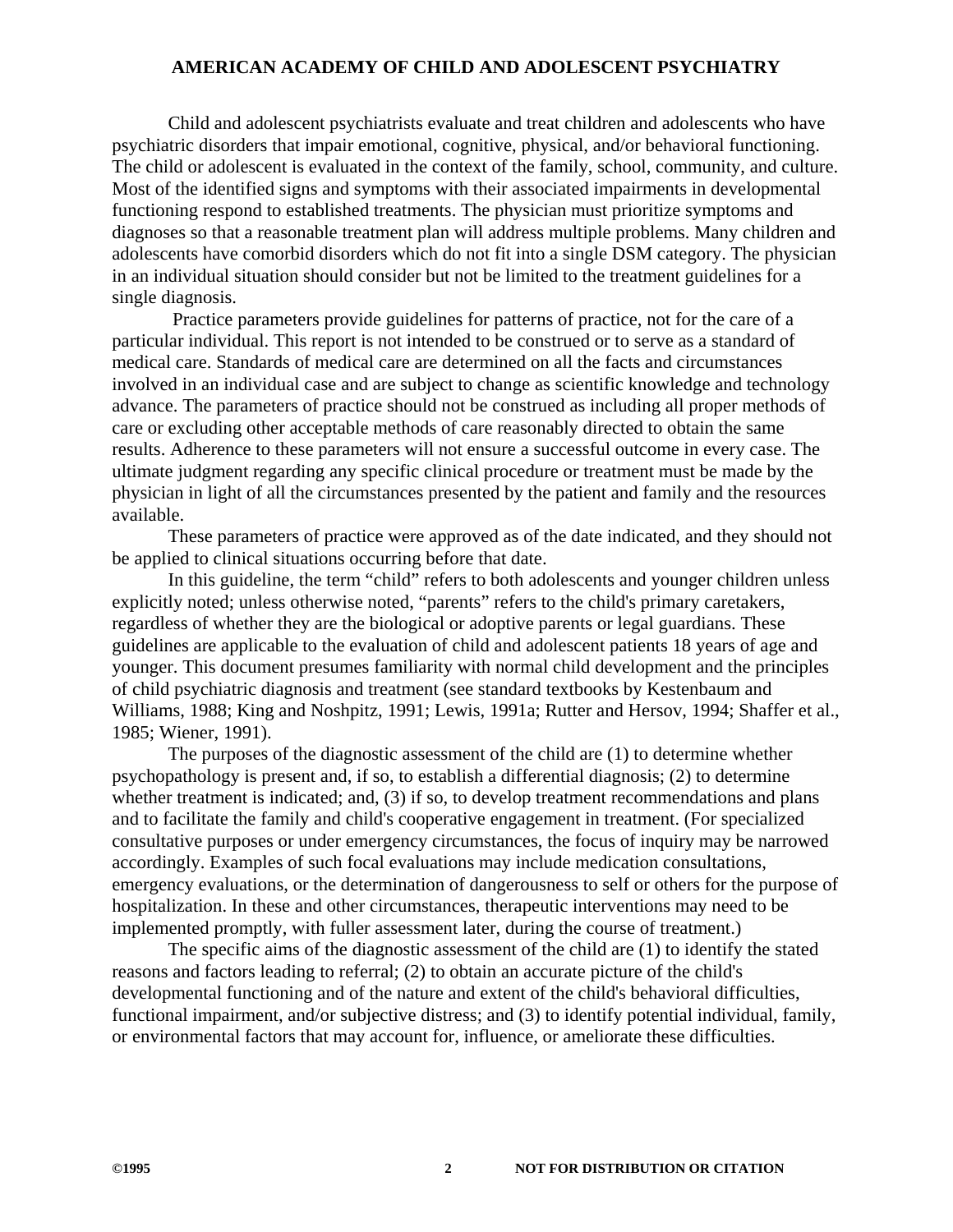### Literature Review Process

 The literature search included a review of the relevant portions of current child psychiatric textbooks and journal articles, reviews, and monographs on diagnostic assessment published in the past 6 years. In addition, pertinent earlier articles and chapters were reviewed. Finally, the authors drew on their own experience in this area.

Special Considerations in the Evaluation of Children and Adolescents

The psychiatric assessment of the child differs from that of the adult in several important respects.

The clinical phenomenology of certain childhood disorders closely parallels that of the corresponding adult condition. In such cases, the diagnostic criteria described in the official DSM and ICD classification systems may be applied in relatively unmodified terms. In some cases, however, developmental factors may influence the presentation of psychiatric symptoms, such as anxiety or depression.

In many cases, children's abnormalities consist of deficiencies in positive adaptive behaviors and a failure to progress in the expected fashion along one or more dimensions of development, rather than specific symptoms pathognomonic of adult disorders (Achenbach, 1980). For many children, the clinical condition requiring assessment may represent a severe form of symptoms found in milder form in nonreferred children (Cox and Rutter, 1985). For example, transient or isolated problems such as fears, tantrums, or restlessness are common in childhood; in a substantial number of children, however, these difficulties are sufficiently persistent, functionally impairing, and/or distressing enough to warrant clinical attention (Rutter et al., 1970a,b). Certain symptoms, such as poor peer relations, are likely predictors of both current and persisting disorder (Cox and Rutter, 1985).

The focus of both history-taking and the mental status examination of the child is thus developmental, in that it seeks to describe the child's current functioning in various realms and to assess the child's adaptation in these areas relative to that expected for the child's age and phase of development. The child psychiatric diagnostic process is therefore rooted in the clinician's understanding of the vicissitudes of normal and abnormal child development, including the expectable range of behaviors at different ages and the characteristic manifestations of various forms of disturbances in each developmental phase.

The chief complaint and impetus for referral often come from the adults in the child's life, such as parents or teachers, rather than from the child. The child's own understanding of the reason for the assessment and his or her motivation and ability to cooperate in it are variable. One key element of the diagnostic assessment is to clarify the social context and reasons for referral--who is concerned about the child and why?

The child's functioning and psychological well-being are highly dependent on the family and school setting in which he or she lives and studies. The child cannot be assessed in isolation. Obtaining a full and accurate diagnostic picture of the child requires gathering information from diverse sources, including the family, school, and other agencies involved with the child, as well as the child himself or herself.

The child's ability to conceptualize and discuss his or her experiences and feelings differs from that of the adult and is profoundly influenced by maturational and developmental factors, both normal and pathological. The clinician must therefore be able to communicate with and understand the child in a fashion appropriate to the child's developmental level. Information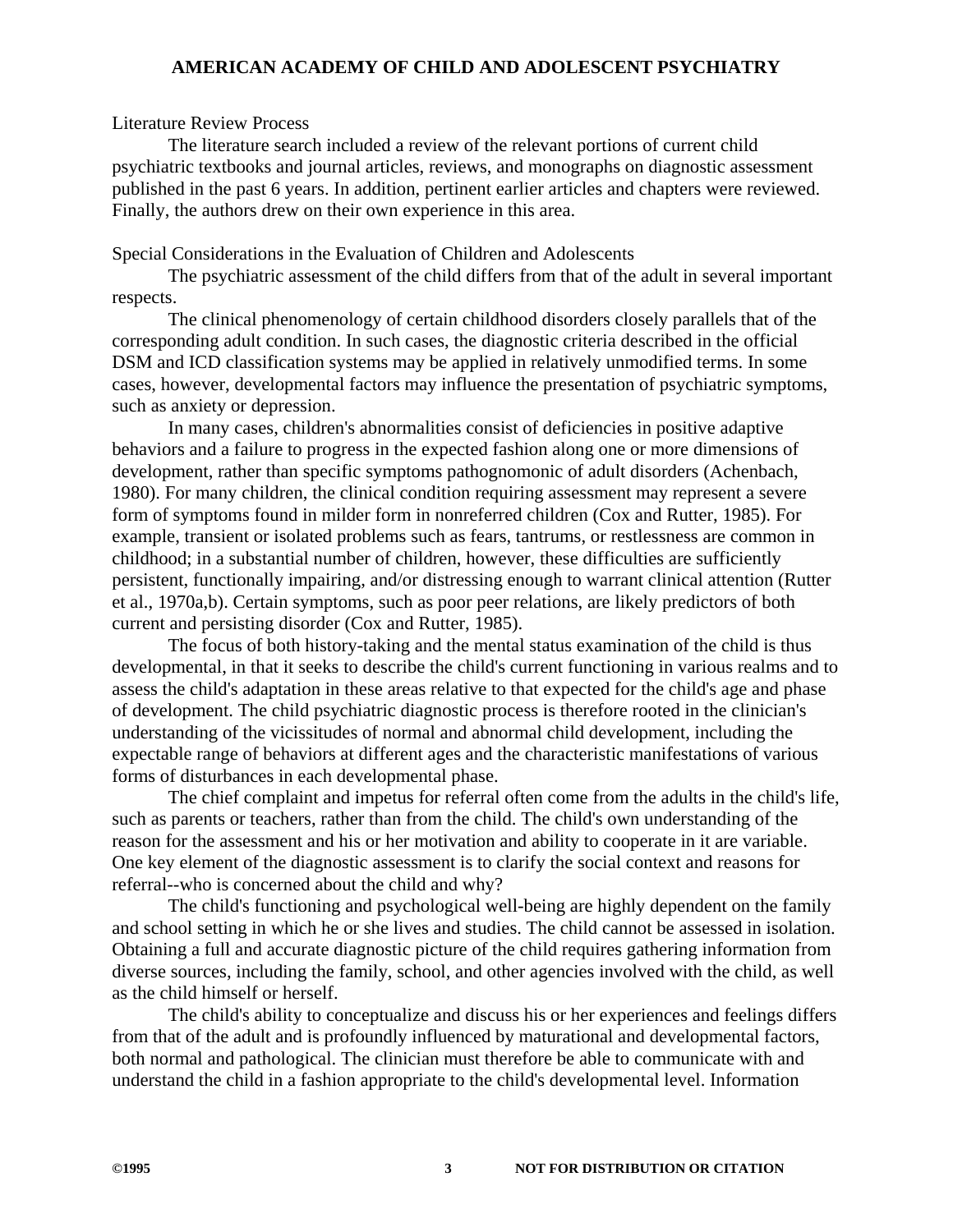gathering from the child may require various modes of communication other than question and answer or verbal discourse.

The child interview and mental status examination must reckon with the characteristic lability of children and their propensity to fall back to more immature ways when tired, sick, apprehensive, or in unfamiliar situations. Hence, although a single initial interview may provide potentially useful information, it may not accurately reveal the child's optimal or characteristic level of functioning. More than one interview with the child is usually desirable to place the child at ease with the interviewer and to obtain a more representative and valid picture of the child.

The clinical assessment of the child thus requires several hours. This should include time for the parent interview, time for the child interview, and time for communicating the diagnostic formulation and recommendations. As clinically indicated, additional collateral contacts, home visits, or observation of the child's functioning at school may be needed.

## SOURCES OF INFORMATION

The full diagnostic assessment of the child usually requires gathering data from the patient, the family, and the school, as well as from the primary physician and any past and current mental health providers. For children involved with the child welfare or juvenile justice system or for children living in institutions, information from agency records, caseworkers, probation officers, and/or institutional caretakers is essential. For children who are inpatients in either a psychiatric or pediatric setting, the assessment must draw upon the observations and assessments of the many disciplines involved with the child--nursing, milieu therapy, social work, education, physical and occupational therapy, expressive therapy, psychology, pediatrics, etc.

At a minimum, assessment usually entails direct interviews with the child and parents. In order that both the child and parents may speak frankly, it is desirable that the assessment include opportunities to meet separately with each. It is also important to see the child and parents together to observe their interaction and to assess how they formulate and discuss the problem together. Sometimes it may be helpful to see the entire family together.

The practical arrangements of how these interviews are ordered or combined varies with the case and clinical setting. For young children, one or more initial parent interviews without the child may be appropriate, before the child is seen either alone or with the parents. In contrast, it is usually helpful to include adolescents in the initial interviews, either with or without the parents. Excluding the adolescent risks casting the physician as an agent of the parents in the patient's eyes, thereby potentially undermining the treatment alliance (Schowalter and King, 1991).

The primary clinician may collaborate with other clinicians in gathering such data, but it remains his or her task to assess and integrate the information obtained.

### ALL INTERVIEWS

A complete decision tree for all items in the diagnostic interview would be inappropriate. If screening questions do not reveal significant data, the clinician can use judgment to move to another, more salient area. Where screening suggests that an area of inquiry is salient or where significant difficulties or vulnerabilities are noted, the applicable questions in this guideline (as well as other questions based on the clinician's experience and clinical judgment) should be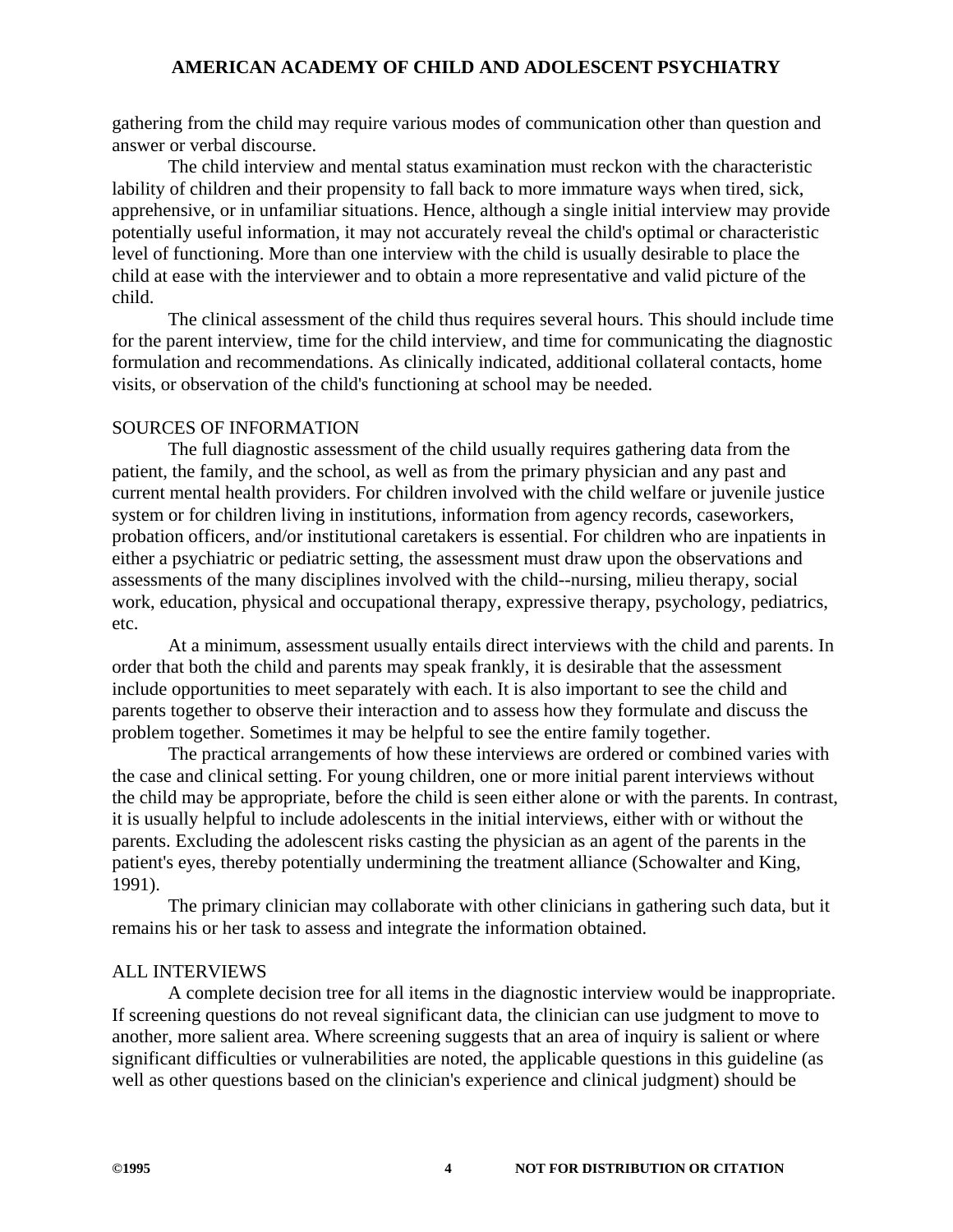asked. The trained clinician will use his or her judgment to elicit the most relevant data in a time-efficient manner.

### PARENT INTERVIEW

The parents' or guardians' consent and cooperation are crucial for the assessment of the child. When a custodial parent or legal guardian requests the evaluation, consent is not an issue. When the referral comes from another source, it is usually clinically and legally necessary to obtain a custodial parent's consent for the psychiatric evaluation of the child. In emergency or extraordinary circumstances, such as those provided for by states permitting adolescents to seek mental health treatment without their parents' consent, evaluation may legally begin without the parents' involvement, but even in such cases it is usually clinically desirable to involve the parents as soon as possible.

The parent interview has several goals. The first goal is to obtain the parents' account of the reasons for referral, the child's current difficulties, and the impact of the child and his or her symptoms on the individual parents, the parental couple, and the family as a whole. The second goal is to obtain a careful history of the child's past and current development in the context of his or her family. The third goal is to obtain a picture of the parents' and family's functioning, including their community and cultural setting. The fourth goal is to gather family history concerning medical or psychiatric disorders that may be of genetic or environmental significance for the etiology or treatment of the child's difficulties. Each of these will be considered in turn below.

## Technical Issues in Parent Interview

As noted earlier, parents' concerns usually provide the immediate impetus for referral. Mother's and father's accounts, however, may not always agree completely with each other or with those of the child, teachers, or contemporaneous records of past events (Chess et al., 1966; Edelbrock et al., 1986; Ivens and Rehm, 1988; Mednick and Shaffer, 1963; Robins, 1963; Weissman et al., 1980). These discrepancies emphasize the necessity of multiple informants. These discrepancies may arise for a variety of reasons. First, informants may differ in their access to information concerning the child's feelings and behavior. This is particularly the case when the child's symptoms are situation specific (e.g., occurring only at school or only at home). Second, informants differ in how they perceive or evaluate the events they do observe. Third, informants may differ in their propensity or ability to report their perceptions to the interviewer. For example, parents may be quick to report a behavior of the child which they find disturbing or annoying. The child, in contrast, even if aware of and able to describe the problematic behavior verbally, may refrain from doing so out of feelings of shame or fear of reproach.

Both clinical experience and methodological studies suggest that parents are more likely than the child to report disruptive or externalizing behaviors, such as restlessness, inattention, impulsiveness, oppositionality, or aggression. Conversely, children may be more likely to report anxious or depressive feelings and symptoms, including suicidal thoughts and acts, of which the parents may be unaware (Kashani et al., 1985). Empirical studies suggest that parents are usually more accurate than children in reporting factual time-related information, whereas information from the child is essential to assess his or her feelings and attitudes (Orvaschel et al., 1981). The child may be the only source of information regarding some events, such as sexual abuse. In general, the reliability of children's reports of specific symptoms increases with age, with children under the age of 10 years tending to be less reliable reporters of symptoms than their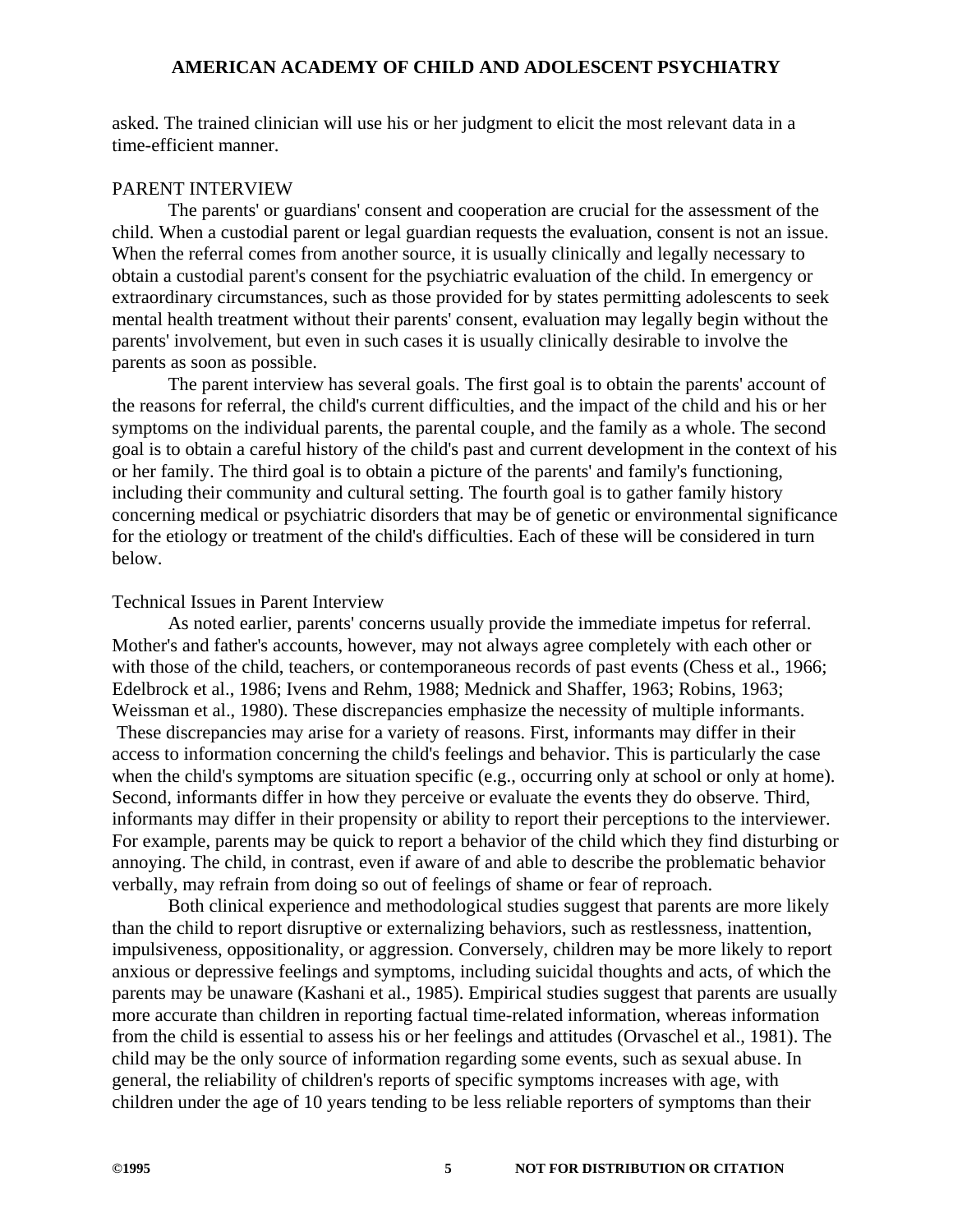parents (Edelbrock et al., 1985). (Specific issues concerning the evaluation of sexual abuse and child custody evaluations are the subject of separate Practice Parameters under development.)

Parents differ in the type and amount of time spent in interaction with their child. The differences in perspective and context of observation that may exist between mothers and fathers highlight the importance of directly involving both parents in the assessment to the greatest extent possible. Other household informants, such as siblings, grandparents, stepparents, or child caretakers, may also contribute useful information to supplement the parents' perspective. Differences between parents' and teachers' perceptions of a child may stem from the different contexts in which the child is observed, as well as the standard of judgment employed. When observed to be present both at home and at school, symptoms such as hyperactivity and inattention may carry a different clinical significance and prognosis than those noted in only one, but not both, settings (Schachar et al., 1981).

The parent interviewer must use a variety of interview techniques to elicit information. Interview techniques influence the type and quality of information elicited (Rutter and Cox, 1981). (Methodological studies comparing the effectiveness of different interview approaches have been reviewed by Cox and Rutter, 1985.) Specific questions are most useful for obtaining factual and chronological data, whereas information about feelings and relationships may be better elicited by more open-ended, indirect questions (Cox et al., 1981; Graham and Rutter, 1968; Rutter and Graham, 1968). To establish rapport and avoid premature narrowing of focus, it is important to give parents an opportunity to tell their story in their own fashion. This may be supplemented by flexible follow-up questions to clarify details.

The parent interview has the dual goal of gathering information and establishing rapport. These goals are complementary in that parents are most likely to be nondefensive and forthcoming with a clinician whom they perceive as understanding and nonjudgmental. This requires that the interviewer maintain an empathetic stance that is neither aloof nor overly familiar. The clinician must be able to discuss the child's and family's situation and concerns in terms comprehensible to the parents. It is important that the tenor of the diagnostic inquiry (including an interest in the child's strengths and talents) should convey an appreciation that the child is not merely a patient or bearer of symptoms. The clinician must also be aware of the impact on the interview process of perceived differences or similarities between the clinician and the child (or parents) in terms of gender, age, and ethnic or social background.

Parental Account of Reasons for Referral and Child's Current Symptoms, Strengths, and Weaknesses

As most clinical referrals originate with the parent(s), rather than child, the parents' account of the child's presenting difficulties is of paramount importance. Beyond providing factual information about the child's current symptoms and functioning, the parent interview aims to elucidate the meaning and impact of the child's difficulties on the family, as well as the parents' attitude toward the referral and diagnostic process. This interview thus provides the opportunity to develop an alliance with the parents with the shared goals of identifying and helping the child's difficulties (Leventhal and Conroy, 1991). As part of this task, it is especially important to identify the parents' implicit and explicit expectations and concerns about the evaluation.

It is necessary to inquire about frequency, intensity, duration, and circumstances in which problematic behaviors occur, and the attitudes of the parents, child, and others toward the problem. This should include asking for a systematic account of specific instances of the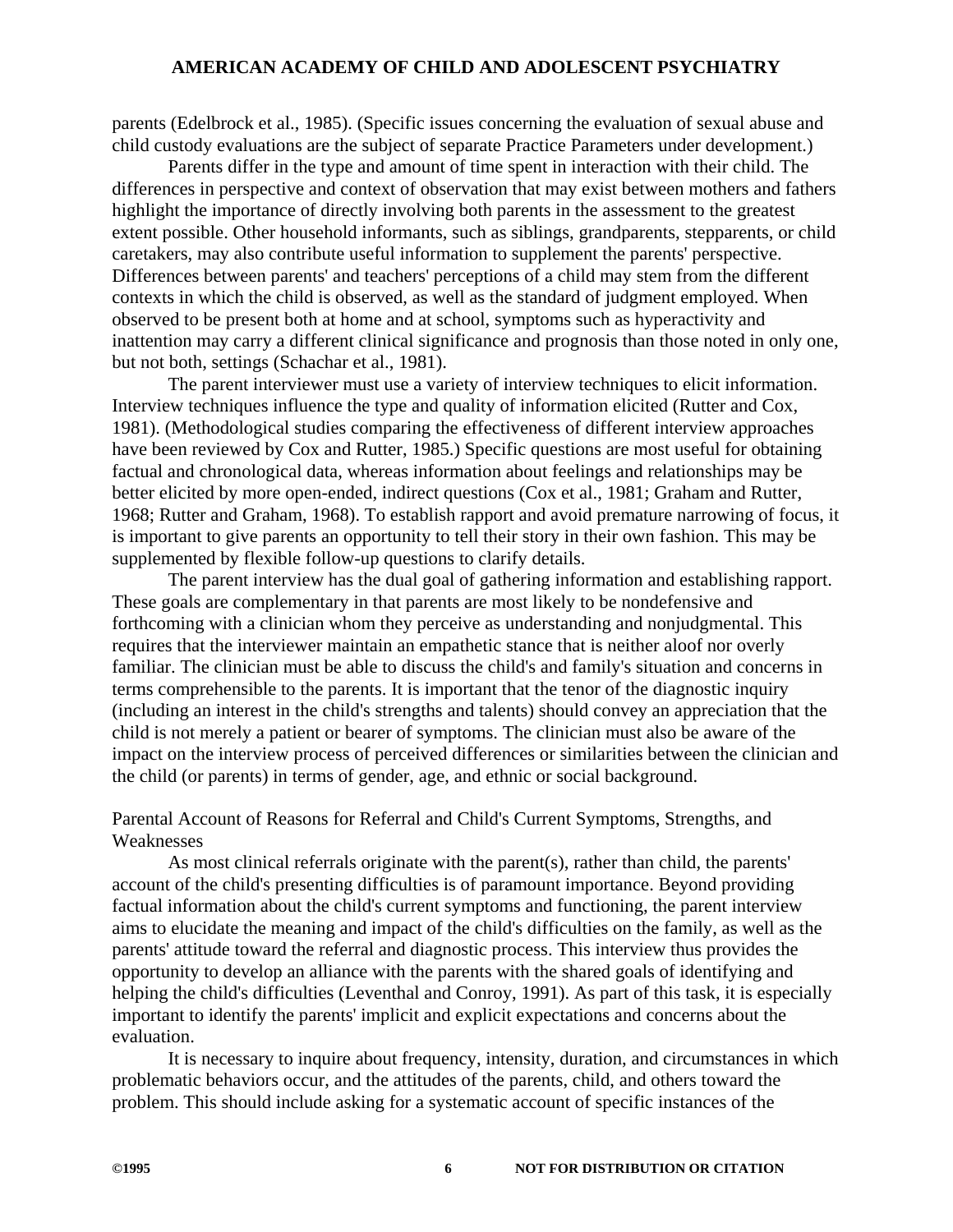problematic behavior (Cox and Rutter, 1985). To assess the degree of functional impairment caused by the child's difficulties, it is necessary to inquire about the degree of the child's distress, interference with social and academic activities, impact on the child's ongoing development, and impact of the child's behavior on others (Cox and Rutter, 1985).

The course of the history taking regarding the chief complaint will vary with the nature of the presenting symptoms and details of the individual case. The goal is not only to obtain a description of the problematic behavior, but to understand the meaning and function of the symptoms in relation to the factors in the child and environment which influence them (Cox and Rutter, 1985). A given symptom, e.g., temper tantrums, theft, or hallucinations, may have quite different meanings, functions, and clinical implications in different children and in different environmental settings (Freud, 1966). To make these distinctions, the interview must assess the preceding circumstances, immediate precipitants, behavioral concomitants, and consequences of the problematic behavior, as well as the broader developmental and family context in which the symptoms occur. Thus, from the very onset of the interview process, history taking and diagnostic formulation are not separate processes; rather, the experienced clinician is continually formulating and testing tentative hypotheses which guide the questions and diagnostic possibilities to be explored in the interview.

History taking should focus not only on the child's difficulties and symptoms, but on the child's strengths, talents, and areas of superior adjustment as well. Such an approach helps to support the child's and parents' self-esteem and provides valuable information about factors that may help to ameliorate or compensate for the child's areas of vulnerability.

 An additional aspect of the initial phase of the parent interview is to clarify the practical and administrative aspects of the diagnostic assessment. These include issues of fee, scheduling, confidentiality, and permission for gathering information from school personnel and other clinicians. If the child has not been included in the initial interview(s), appropriate preparation of the child for meeting with the clinician should be discussed with the parents.

### Developmental History

One or more interviews with the parents are necessary to provide a detailed history of the child's physical, cognitive, linguistic, social, and emotional development (Canino, 1985). Beginning with conception and pregnancy, this history taking should elicit both the objective facts of the child's development up to the present and the emotional significance of the various facets of the child's development in terms of the parents' own hopes, fears, expectations, and life circumstances. Even when parents are not able to give a precise chronology of the child's early history, they may be able to provide a meaningful account of the child's development relative to other siblings or important family events. Particular attention should be paid to apparent changes or discontinuities in the child's developmental progress or level of functioning. In assessing the child's past and current development, several realms are of particular

importance:

 Cognitive and School Functioning. Beginning with early childhood, the child's pattern of cognitive strengths and weaknesses should be surveyed, including verbal, attentional, and organizational skills. The child's educational history should address the social, emotional, and intellectual aspects of school participation. These include the ability to separate from parents and to attend school regularly, interpersonal relationships with peers and teachers, motivation to learn, tolerance for frustration and delay of gratification, attitudes toward authority, ability to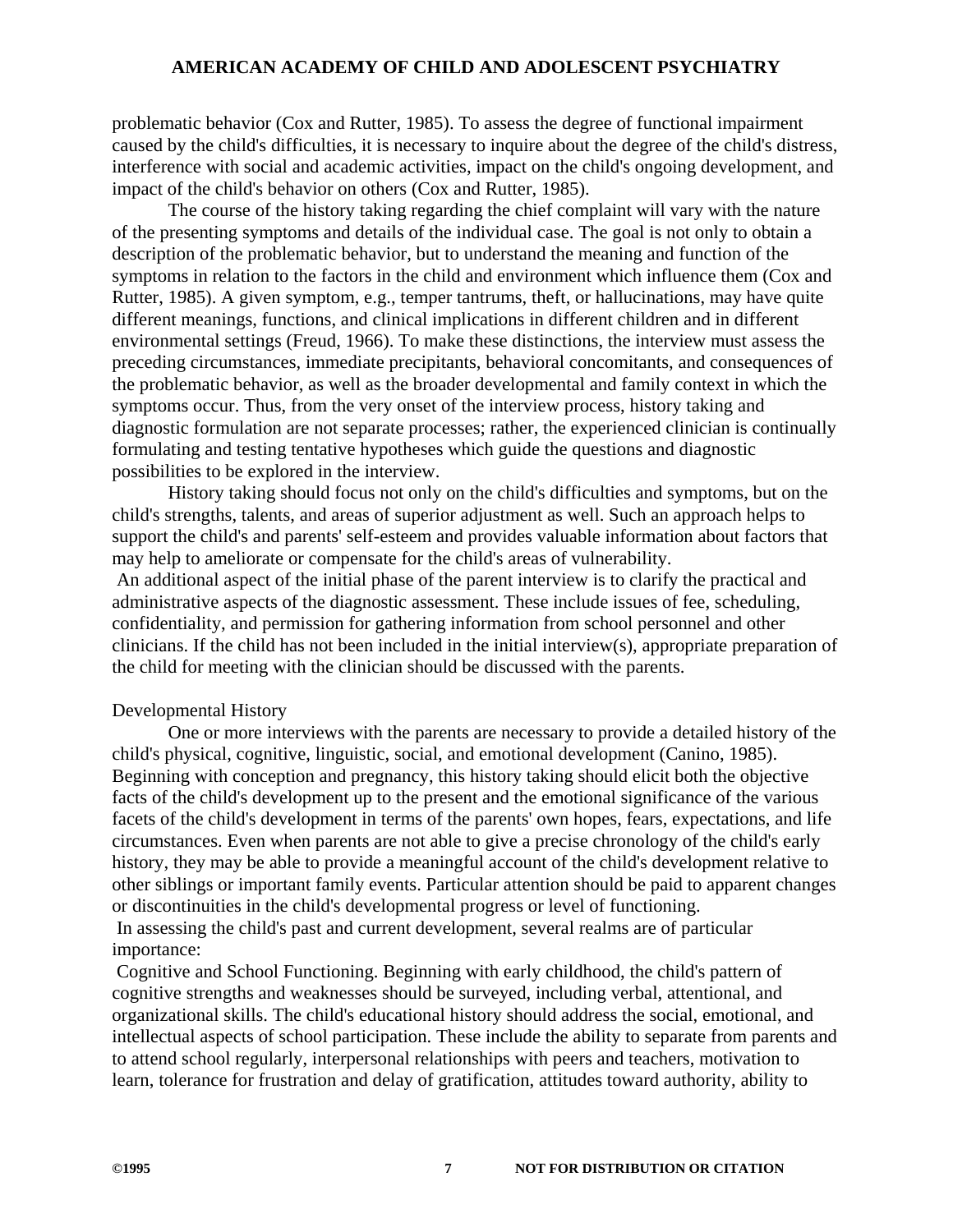accept criticism, etc. A sequential history of the schools attended should be taken, as well as the reasons for any changes.

When the child's behavior or progress at school are among the problem areas, the school records, including any standardized testing, should be reviewed. Direct information-gathering from the child's teachers, counsellors, or other school personnel is highly desirable.

*Peer Relations*. An assessment must address the extent and quality of the child's friendships (including preferences regarding age and gender of friends and any major changes in peer group), social skills and deficits, and participation in, as well as enjoyment of, informal and organized peer activities. For adolescents, this social history includes the capacity for intimate relationships, romantic interests, sexual activity, and any concerns over sexual orientation.

*Family Relationships*. This part of the assessment covers how the child relates to individual family members and how the child fits into the overall family system. It is also important to inquire about the impact of changes in family composition or relationships, such as deaths, birth of siblings, older siblings leaving the family, marital separation, parental divorce or remarriage, and changes in caretaking arrangements, custody, or visitation. The degree of the child's compliance with family rules and standards should be assessed. The quality and style of parental discipline or limit setting should be assessed, as well as the child's response to such interventions.

*Physical Development and Medical History*. The medical history begins with the child's conception, gestation, and delivery. Specific inquiry should be made concerning prenatal and perinatal complications (including medication and substance use), length of gestation, birth weight, and neonatal status.

The physical development history includes fine and gross motor development, toilet training and any lapses, eating behavior and attitudes, and sleep patterns. Stage of pubertal maturation and physical growth (including lags or precocious development), as well as the child's feelings concerning them, should be noted. Systematic inquiry is important regarding medication, illnesses, hospitalizations, serious injuries (especially those involving the head), or operations, as well as the child's reactions to these events and their impact on his or her health and activities.

 As relevant, specific inquiry should also be made concerning the child's most recent medical examination, the occurrence of tics, difficulties with hearing or vision, and abnormal states or loss of consciousness. Medical reports should be obtained and reviewed as indicated.

*Emotional Development, Temperament, and Mental State*. This includes an account of the child's personality; present and past mood and affect regulation; style of attachment and reaction to separations; anxieties; and adaptability to new, challenging, or frustrating situations. The assessment of mood explores the child's prevailing mood, as well as the presence or absence of periods of depression (as manifested by the developmentally relevant signs and symptoms of depression). There should be specific inquiry into any occurrence of suicidal ideation, gestures, or attempts. The occurrence of distressing or impairing anxiety should be explored, including its generalized or specific nature, initial precipitants and current evokers, and its impact on the child. Specific inquiry should be made concerning the occurrence of unusual fears, excessive shyness or withdrawal, obsessive or compulsive symptoms, and hallucinations, delusions, or difficulties in reality testing.

The child's capacity for self-reflection should be assessed. How much insight does the child have concerning his or her feelings and those of others? What is the nature of his or her sense of humor?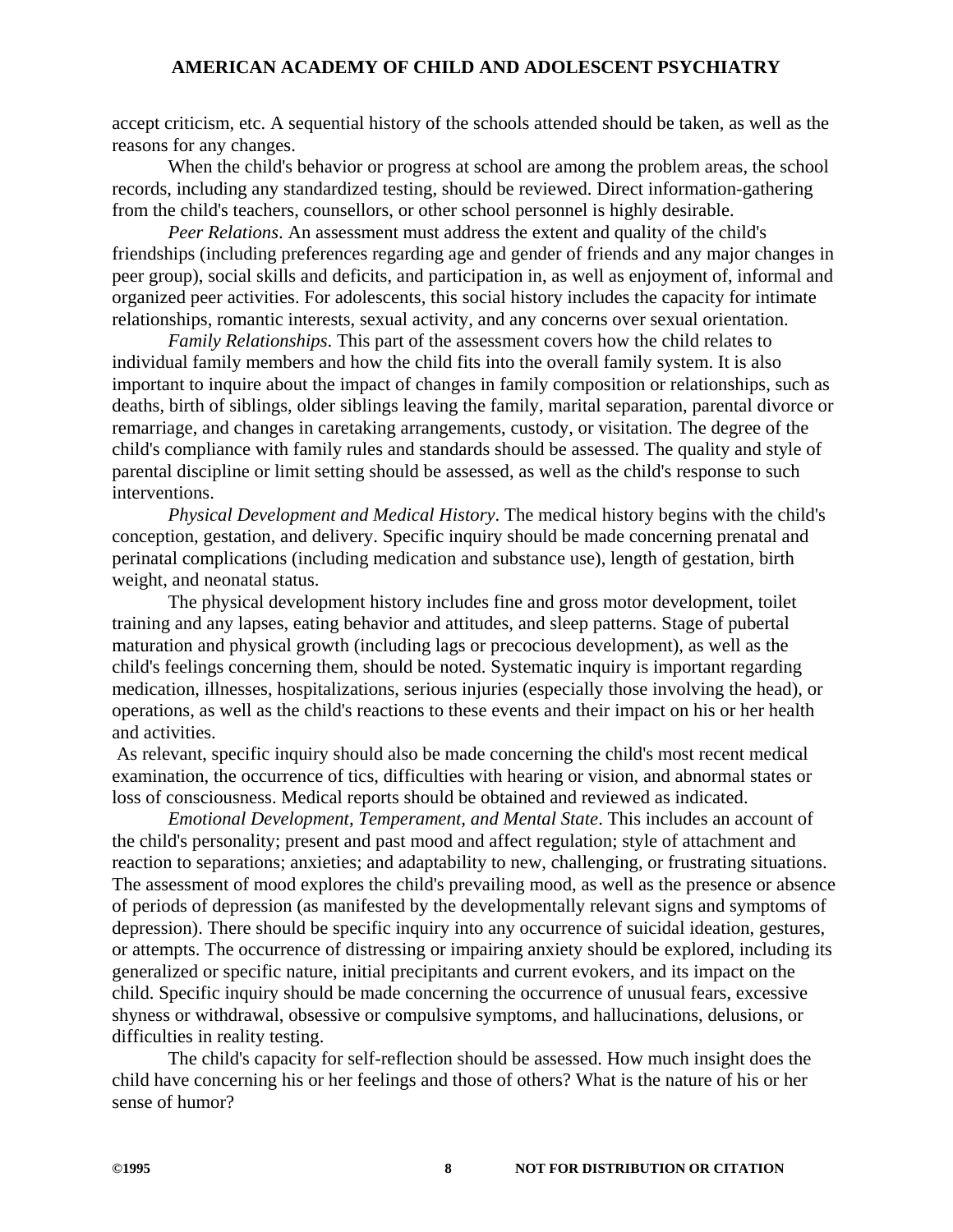The child's regulation of aggression also requires specific inquiry. Under what circumstances does the child become angry or aggressive, and what form does it take? Does the child have homicidal or suicidal ideation or impulses to harm himself or others? Is the child too aggressive or overly fearful of anger?

*Development of Conscience and Values*. Is the child's conscience excessively harsh, lax, or preoccupied with specific issues, given his age? Does the child have particular religious, ethical, or cultural concerns and how do they relate to the values of his family?

What, if any, are the child's important goals and aspirations for the future? How realistic are they and how do they relate to his family's values and expectations?

*Interests, Hobbies, Talents, and Avocations*. What are the child's interests and what does he or she like to do for fun? Does the child have areas of special interest or talent?

 Unusual Circumstances. Has the child been exposed to traumatic circumstances, such as sexual or physical abuse, family substance abuse, family or community violence, or natural disaster? If so, what was the nature of the child's exposure; the immediate and subsequent response of the child, caretakers, and other adults; and any long-range effects? Is there risk of the child's continued exposure?

*Prior Psychiatric Treatment History*. Inquiry should be made regarding prior psychiatric, psychological, or educational evaluations or interventions which may have been sought for any of the areas of difficulty noted. It is important to assess the outcome of any such interventions, as well as the child's and parents' attitude toward such earlier attempts to obtain help. When relevant, permission should be sought to obtain the reports of prior clinicians.

Assessment of Family and Community Background

An essential part of a complete diagnostic assessment of the child is a picture of his or her family and community background.

*Parents or Caretakers.* Where the child resides with his or her biological or adoptive parents, this involves an assessment of who the parents are as individuals and as a marital and parental couple, including their individual and joint strengths, weaknesses, and areas of conflict or difficulty. If the child is adopted, in foster care, or residing with relatives other than the biological parents, the history and circumstances of this living arrangement must also be reviewed.

 Beginning with the child's conception, what have been the attitudes, involvement, and reactions of family members to the child? To what extent do they agree or disagree regarding the care and management of the child and in their hopes, fears, or expectations concerning the child? How have the parents' own developmental histories with their families of origin and subsequent experiences shaped their responses to the child?

What are the parents' ethnic and religious backgrounds, and are these a source of conflict? What language is spoken by the parents and/or by the child? Is the interviewer familiar with that language or culture and its concepts or with terms relevant to the child's and family's situation?

What are the parents' education, occupation, and financial resources? Are there financial or insurance limitations which are likely to influence the treatment options available to the family?

 Who are the other immediate family members and persons living in the home, and what is their relationship to the child? What are the various boundaries and alliances within the family, and how does the child fit into the family system?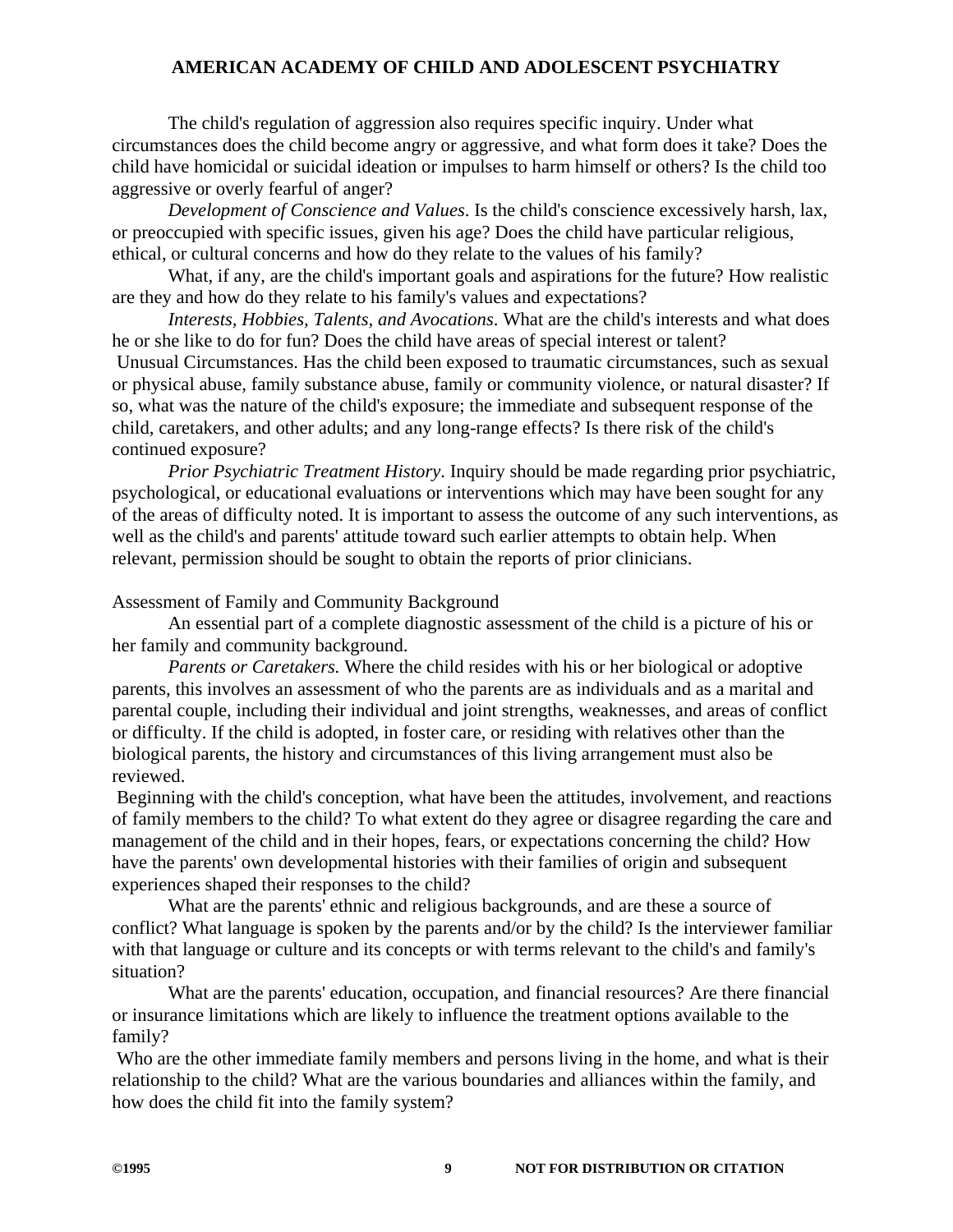The modes and effectiveness of family communication and problem solving should be assessed. How does the family deal with issues of separation or disagreement? What is the prevailing emotional tone of the family, especially as it impinges on the patient? Is there parental substance abuse or psychiatric disorder? Are there episodes of violence or sexual abuse between family members? Have there been significant stresses impinging on the family as a whole or on individual members, such as moves, immigration, illness, accidents, job changes, abandonment, or legal difficulties?

*Community*. A full appreciation of the child and family's cultural context is essential in assessing the child and his or her presenting difficulties. For example, what is the community or neighborhood in which the family lives and how do they relate to it? What are the family's religious and ethnic identifications? What is the family's involvement with civic, community, and religious activities (and to what extent does the child participate)? What are the neighborhood's resources (e.g., recreational and academic) and what are its adverse circumstances (e.g., poverty, poor housing, high rates of crime or urban violence)?

#### Family Medical and Psychiatric History

It is essential to inquire about family members' past and current history of medical and psychiatric disorders which have potential environmental or genetic consequences for the child. Examples of such disorders include, but are not limited to, psychotic and affective disorders, suicidal behaviors, anxiety disorders, tic and obsessive-compulsive spectrum disorders, alcohol and substance use, attention-deficit hyperactivity disorder, learning and developmental disabilities and delays, antisocial personality disorder, and metabolic and neurological disorders. Where any such disorders have been present in family members, inquiry should be made about their severity, treatment, outcome, and impact on the child.

### CHILD INTERVIEW

The clinical interview of the child provides the setting for the direct exploration of the child's own perceptions of the presenting problem and the assessment of the child's overall developmental and mental status. As noted earlier, the direct interview with the child provides information that may not be available from other sources, for example, the degree of the child's personal suffering, information concerning affects and mental phenomena which may not be observable (e.g., anxiety, suicidal thoughts, obsessional thoughts, hallucinations), and secrets such as antisocial activities or sexual abuse.

The goals and techniques of the child interview have been reviewed by Goodman and Sours (1967), Simmons (1987), Greenspan and Greenspan (1991), Hill (1985), Bird and Kestenbaum (1988), Lewis (1991b), King and Noshpitz (1991), and Kestenbaum (1991). There is no fixed order or manner of conducting the child interview; these vary with the nature of the chief complaint and presenting pathology, the child's age and development status, the interviewer's personal style, and the clinical setting and context (e.g., emergency room, hospital ward, school-based consultation, private office, outpatient mental health clinic). Whatever the variations in format, the interview is organized and guided by the clinician's attention to the various key areas and phenomena and the interviewer's strategic sense of how best to elicit the relevant data in the case at hand. Some data emerge spontaneously, while others require questioning or other deliberate means of eliciting information (Lewis, 1991b).

The assessment of infants and preverbal toddlers requires specialized techniques, including careful developmental assessment and direct observation of mother-child interaction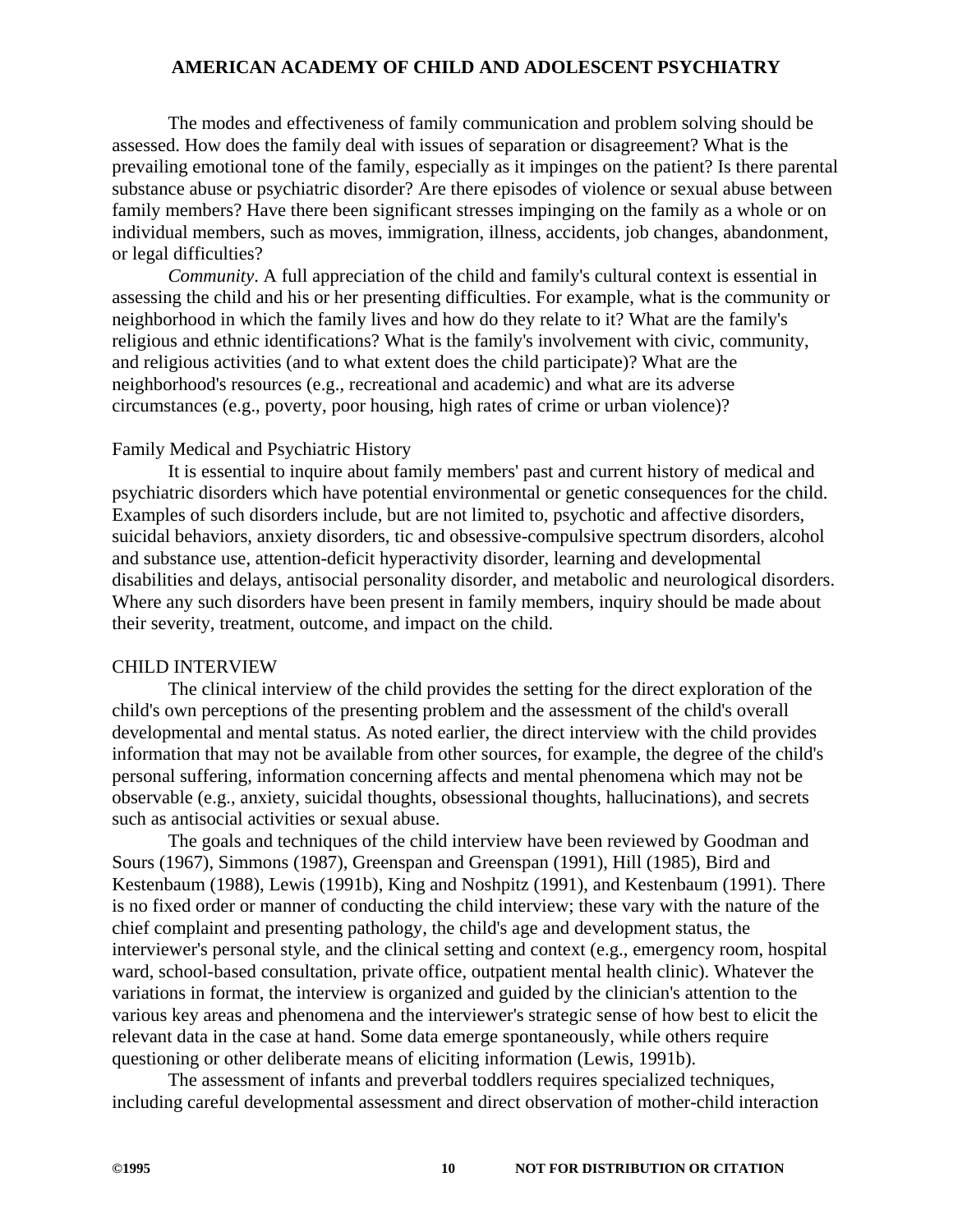(see Greenspan, 1991, for review). (The assessment of infants is covered under a separate guideline, which is being developed.)

The broad goals of the child interview are often conceptualized under two headings: history taking and the mental status examination. History taking consists of an inquiry into the significant areas of the child's life and functioning, past and present, including the presenting problem. The mental status examination consists of an assessment and description of the child's appearance and functioning as manifested in the interview situation. In the actual practice of the child interview, however, history taking and mental status assessment are not always clearly separable processes and often proceed simultaneously. For example, the interviewer may ask a specific question, such as who lives at home with the child, or how he or she gets along with a sibling or a teacher. From a history-taking point of view, the child's response provides some information about these facts, as well as how the child feels about them. While noting the child's explicit response, the interviewer is also gathering data relevant to the mental status examination, e.g., does the child respond to or rebuff the inquiry; how skillfully does the child conceptualize and articulate his or her response; how confiding or suspicious does the child seem toward the interviewer; how eager to please, defy, or avoid blame? Similarly, while observing a young child at play with human figures, the interviewer may have the opportunity to gather information for the mental status examination simultaneously with inferential data regarding the child's feelings, fantasies, and conflicts regarding his or her own internal and interpersonal situation.

## Mental Status Examination

For the mental status examination, the clinician observes and assesses the following areas: physical appearance; manner of relating to examiner and parents, including ease of separation; affect; mood; orientation to time, place, person; motor behavior (including activity level, coordination, neurological soft signs, cerebral dominance, and presence of tics or stereotypes); content and form of thought, including hallucinations, delusions, thought disorder; speech and language; overall intelligence; attention; memory; neurological functioning; judgment and insight; and preferred modes of communication (e.g., play, drawing, direct discourse) (Goodman and Sours, 1967; Hill, 1985; Kestenbaum, 1991; Lewis, 1991b; Simmons, 1987).

#### Specific Child Interview Techniques

The interview of the child or adolescent requires a blend of techniques flexibly and tactfully tailored to the child's developmental, cognitive, and linguistic level; the emotional difficulty of the topic under discussion; and the degree of rapport.

*Interactive Play Techniques.* Children may be limited in their ability to give an explicit verbal account of their feelings or social interactions (Glasbourg and Aboud, 1982; Selman et al., 1977). For school-age and younger children, imaginative play with puppets, small figures, or the interviewer himself or herself can provide useful inferential material about the child's concerns, perceptions, and characteristic modes of regulating affects and impulses (Slade and Wolf, 1994; Solnit et al., 1993). The trained interviewer is able to facilitate such play for diagnostic and rapport-building purpose, without unwittingly distorting the material by unwarranted speculations or intrusive reactions.

The form of play also provides important information for the mental status examination. For example, when imaginative play is completely absent or very limited, concrete, and noninteractive, it may suggest pervasive developmental disorder.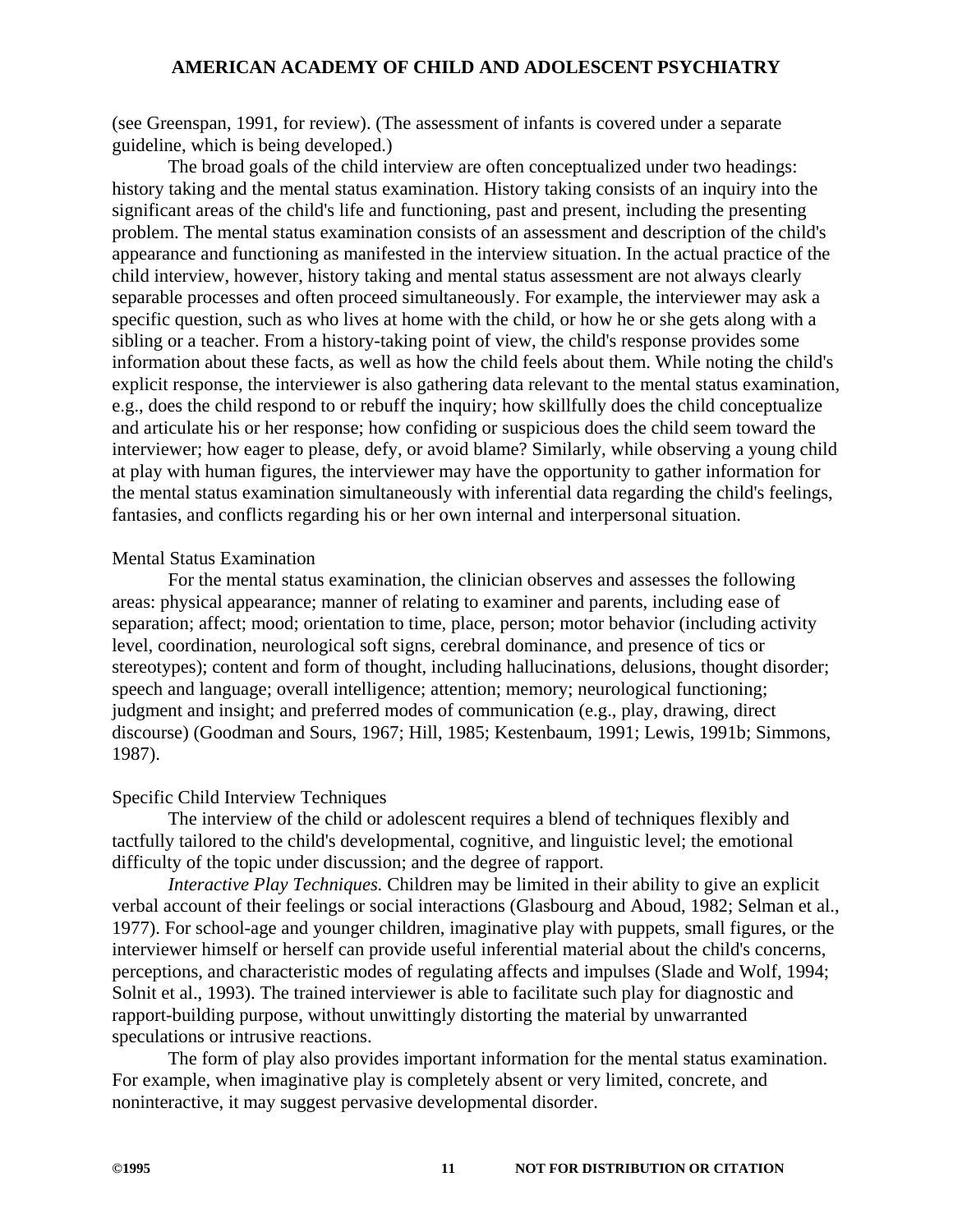*Projective Techniques*. A variety of formal and informal projective techniques complement the use of unstructured imaginative play as a means of surmounting limitations in children's ability or willingness to introspect or report private concerns (Rabin and Haworth, 1960). Such techniques may also facilitate the interview process by introducing an element of fun, by helping to place the child at ease, or by opening up areas for further exploration.

One of the most common techniques is to invite the child to draw a picture; the content may be left entirely open or a specific request made (e.g., a person, the child's family, or a house, tree, and person) (Thomas and Silk, 1990). Various systems have also been developed for assessing the cognitive and emotional aspects of such drawings (DiLeo, 1970; Harris, 1963; Koppitz, 1968; Naglieri, 1988; Naglieri et al., 1991).

Common projective questions are to ask the child what animal he or she would most like or least like to be, whom he or she would take along to a desert island, or what he or she would wish for if given three magic wishes (Winkley, 1982).

Interactive imaginative techniques can also be usefully employed. These include Winnicott's (1971) ``squiggle'' drawing game and Gardner's (1985) Mutual Story-Telling Technique. The Despert (1937) fables are a series of incomplete stories, evocative of various affective themes, which the child is asked to complete.

 Asking the child to describe a dream or a book, movie, or television show which he or she recalls may also provide information regarding the child's interests, preoccupations, and distortions. Asking about a child's future ambitions provides information about the child's concerns, self-esteem, aspirations, and values.

*Direct Questioning*. Inquiry about the presenting problem or other aspects of the child's life requires tact, timing, attention to the child's cognitive and linguistic level of development, and respect for the child's self-esteem.

Questions must be phrased in words and concepts comprehensible to the child (Lewis, 1974). Overly abstract or wordy questions may lose the child, while leading, closed, or overly concrete questions may yield unproductive or inaccurate responses (Hill, 1985). Young children may be overly acquiescent or prone to producing what they perceive to be socially desirable responses; older children may be uncomfortable in acknowledging sad or vulnerable feelings.

### Structure of the Child Interview

*Preparation and Orientation of the Child*. Before meeting with the clinician, the parents should discuss with the child the nature and purpose of the assessment and interview. It is best if the purpose can be stated in supportive terms that are not pejorative or accusatory, to avoid putting the child unnecessarily on the defensive or casting the assessment in a punitive light. Young children may need some explanation of who the physician is in terms appropriate to the referral (e.g., ``a feelings [or talking] doctor'' or ``a doctor who helps children with problems and worries'') and reassurance (if true) that there will not be any needles or other painful physical procedures. It is also important that the parents give their permission and encouragement to the child to let the doctor know about whatever concerns he or she has, even those that might otherwise be private family matters.

*Beginning the Interview.* Especially for young children, it may not be desirable to begin with the presenting problem. The initial priority may be to place the child at ease. This may be done by letting the child explore the available play materials or inquiring about neutral or pleasurable topics, such as what the child likes to do for fun. These initial modes of engagement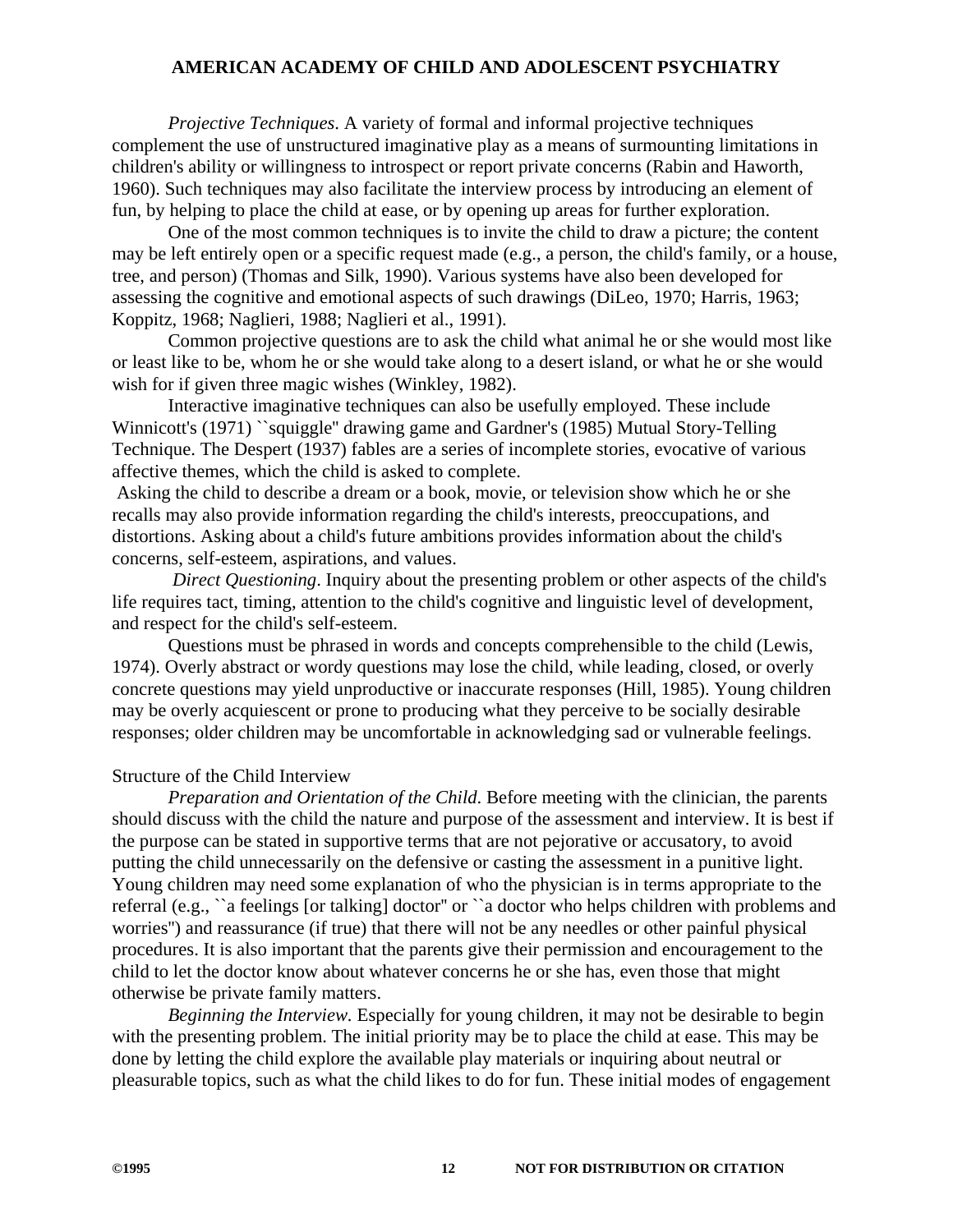also provide useful information, such as the child's style of handling situational anxiety, recreational interests and skills, capacity for enjoyment, verbal fluency, and social relatedness.

 *Presenting Problem and Referral Process*. Early in the interview itself, it is useful to review and clarify what the child believes and has been told about the purpose of the assignment. With an adolescent, this may be a suitable way to begin the interview. With a younger child, it may be advisable, as noted above, to wait until the child is somewhat at ease. The topic should not be deferred indefinitely as excessive delay may convey to the child that the subject is somehow off limits or that the interviewer is uncomfortable or engaging in some sort of subterfuge.

 Asking what the child knows about why he or she is coming to see the interviewer provides an opportunity to address misapprehensions or to summarize and frame the examiner's own understanding of the reasons for referral. The duration of the assessment, confidentiality, and the role of the clinician should also be discussed in developmentally appropriate terms.

*Assessment of the Major Realms of Functioning*. It is necessary to inquire about the child's interests, strengths, weaknesses, and feelings in the major realms of his or her life. These include the external world of family, peers, and school (or work), as well as the child's inner sense of self (including body image and concerns) and inner world of fantasy. Even when aspects of these have been covered in relationship to the presenting problem, it is important to inquire systematically about these realms.

*Inquiring about Psychopathological Symptoms*. It is important to inquire specifically about various symptoms, especially those diagnostic of various disorders, unless information about them has already emerged in the course of the interview. The presence of the following symptoms should be probed for in developmentally appropriate terms: depression, low self-esteem, or suicidal ideation or behavior; excessive anxiety or unusual fears; hallucinations and delusions; abnormal eating or dieting attitudes and behaviors; obsessions and compulsions; antisocial or delinquent behaviors; and alcohol or substance use. It is also important to inquire in developmentally appropriate terms about exposure to potentially traumatic experiences, such as physical or sexual abuse or family or community violence.

### ROLE OF STANDARDIZED INSTRUMENTS

The past two decades have seen the development of numerous standardized interviews and rating scales which seek to systematize the assessment of childhood psychiatric disorders and symptoms. (For recent reviews of such instruments, see Barkley, 1988; Costello, 1991; Edelbrock and Costello, 1988; Hodges, 1993; Rosen et al., 1988; Schwab-Stone, 1992.) Although these instruments have revolutionized child psychiatric clinical and epidemiological research, their usefulness and suitability for routine clinical practice remain to be defined.

Standardized instruments exist for systematically recording and assessing the development of children with respect to various realms of adaptive functioning (e.g., John et al., 1987; Sparrow et al., 1984).

Various structured and semistructured formats for performing or recording portions of the mental status examination of the child have been developed. Some provide specific standardized items for screening cognitive functions including orientation, attention, memory, language, and constructional ability (e.g., Ouvrier et al., 1993), while others provide a format for organizing mental status data derived from a semistructured clinical interview (Chambers et al., 1985; Kestenbaum and Bird, 1978).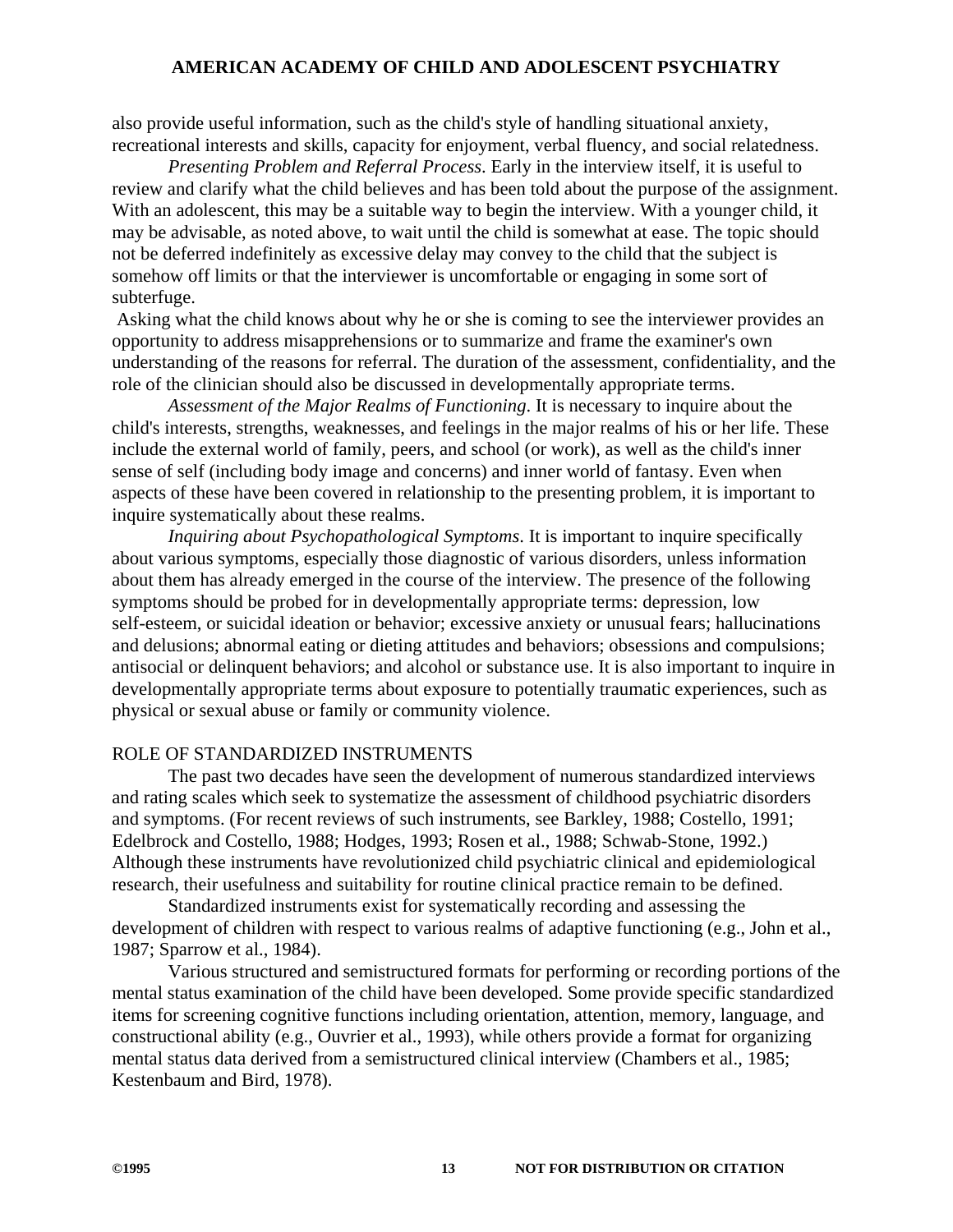Several structured and semistructured diagnostic interview schedules have been developed to assess the presence of the major categorical psychiatric disorders in children; these instruments provide a standardized format for the parent and child interviews to elicit the presence, duration, and severity of symptoms for diagnoses listed in various versions of the DSM, as well as, in some cases, algorithms for deriving these diagnoses from the responses elicited (Angold et al., in press; Chambers et al., 1985; Fisher et al., 1993; Herjanic and Reich, 1982; Hodges et al., 1990; Kestenbaum and Bird, 1978; Kovacs, 1985; Puig-Antich and Chambers, 1978; Welner et al., 1987). These various instruments differ in many ways, namely, the flexibility permitted the interviewer, the order and phrasing of questions, the degree of clinical training required of interviewers, the time frame and range of disorders assessed, and the instruments' intended purpose and subject population (e.g., clinical patients versus nonreferred community subjects).

 Used in a clinical setting, these interviews may be useful in prompting the clinician to inquire systematically about a broad array of symptoms and disorders, including those that may be clinically significant but are not part of the initial chief complaint. Similarly, comprehensive symptom checklists that can be completed by parent and/or older child outside the interview situation provide a useful screen for the presence or absence of a broad range of symptoms (Achenbach, 1993; Barkley, 1988). (Some parents or children, especially adolescents, may initially be more willing to report an area of difficulty in the seemingly more anonymous context of a questionnaire than they are in a face-to-face interview.)

More narrowly focused symptom rating scales have been developed to permit the valid and reliable quantitative assessment of specific symptom realms. Such symptom scales may be useful in quantifying the presenting severity of a symptom; this serves to establish a baseline against which response to a therapeutic intervention, such as medication, can then be compared. Among the rating scales useful in clinical practice are a variety of scales for assessing the severity of depressive symptoms (Costello and Angold, 1988; Kazdin, 1990); symptoms of hyperactivity, inattention, and impulsivity (Barkley, 1990; Conners, 1989); anxiety symptoms (Gittelman-Klein and Last, 1992); tic severity (Leckman et al., 1989); disordered eating attitudes and behaviors (Garner et al., 1983); and obsessive-compulsive symptoms (Berg et al., 1988; Goodman et al., 1989 a,b). The global assessment scale provides a means for the clinician to make a quantitative rating of overall impairment (Shaffer et al., 1983).

Whatever the potential adjunctive utility of such interviews and instruments, however, they cannot take the place of an individualized child psychiatric interview, nor can they be relied upon as the sole basis for establishing diagnoses or planning treatment. Eliciting data for clinical child assessment purposes requires a comprehensive, detailed, and flexible inquiry within a context of empathic rapport with parent and child; these elements cannot be provided by means of a standardized interview format alone. Furthermore, most standardized interview schedules are designed as symptom inventories and do not aim to provide the comprehensive assessment of feelings, personality style, coping mechanisms, situational context, and adaptive strengths that the clinical interview provides (Kestenbaum, 1991; Lewis, 1991b). Such factors may be as crucial to the clinical assessment and treatment planning as is the presence or absence of a given pathognomonic symptom or categorical diagnosis.

#### REFERRAL FOR ADDITIONAL CONSULTATION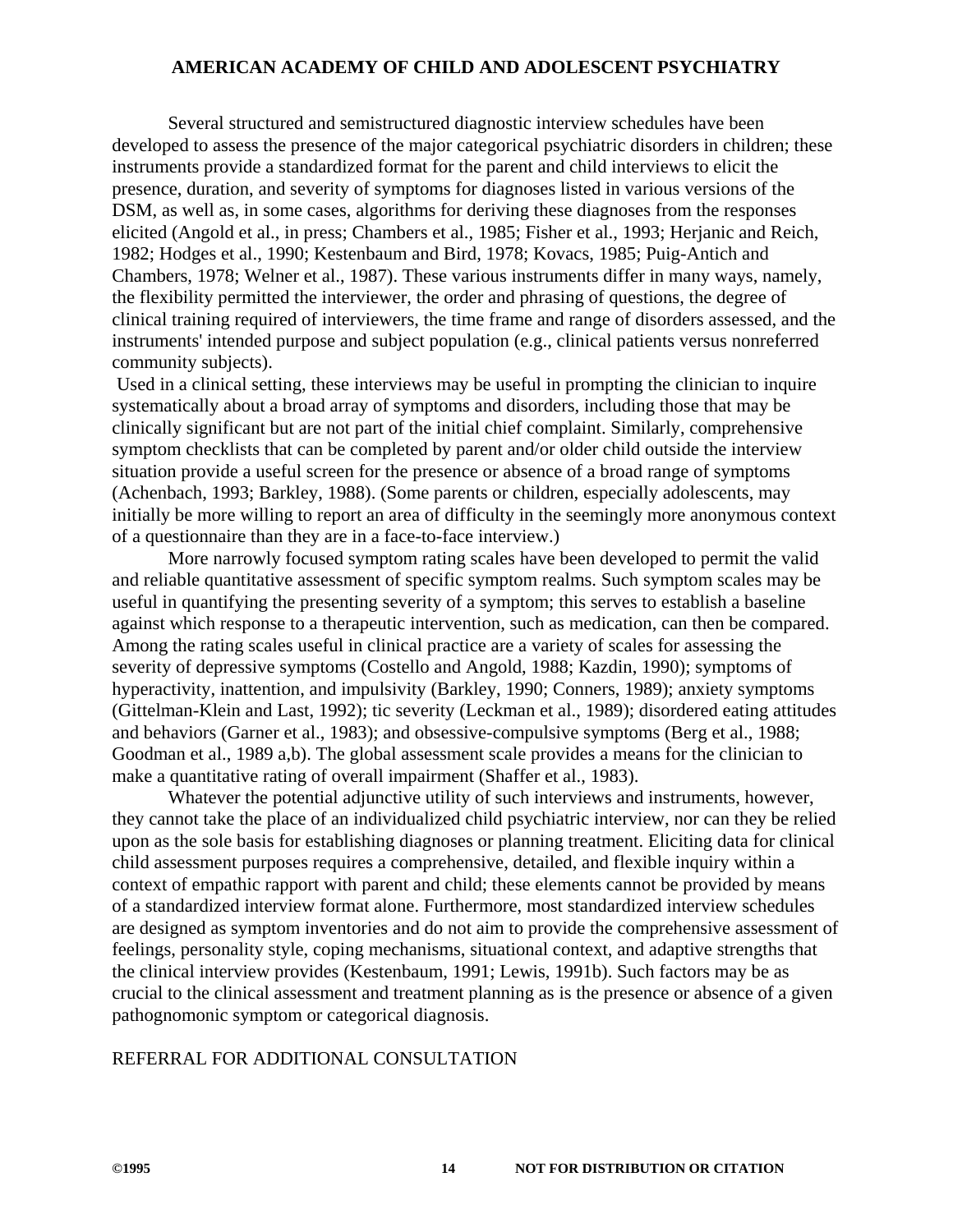As indicated, the child may need to be referred for additional evaluation, including psychological, educational, or speech and language assessment, or pediatric or neurological consultation.

## DIAGNOSTIC FORMULATION

The diagnostic formulation represents the clinician's distillation of the data gathered into an account of the potential nature of the child's difficulties, the factors that may have predisposed the child to develop such a problem, the concomitants and consequences of the problem, and the factors that tend to maintain the problem or might ameliorate it. A conclusive answer to these questions may not be apparent by the conclusion of the initial assessment; under such conditions, the appropriate result is a differential diagnosis suggesting the subsequent steps needed to clarify the diagnosis and the appropriate treatment options.

One outcome of the assessment may be the diagnosis of one or more categorical psychiatric disorders as defined by DSM-IV (American Psychiatric Association, 1994) or ICD-10 (World Health Organization, 1994). The assessment process must go beyond the assignment of a categorical psychiatric diagnosis, however; it is on the basis of the extent and nature of a child's symptoms, distress, and/or impairment that the clinician must decide whether to consider the child psychiatrically impaired and whether or not to recommend treatment. The clinician's diagnostic formulation must also take into account perspectives excluded from the DSM-IV nosology, which, as currently conceptualized, lacks a developmental context and is primarily descriptive and atheoretical, in that it does not explicitly specify presumed causes or treatments for the various diagnostic categories. Furthermore, children who share a given categorical diagnosis may differ in crucial respects which influence current severity, natural history, and treatment response. Such factors include intelligence, family resources and supports, and the presence of compensatory skills or such exacerbating vulnerabilities as comorbid personality traits or neurological impairments. When the DSM system is used, it is important that the full multiaxial diagnostic system be applied.

The clinician's diagnostic formulation thus seeks to supplement the assignment of any formal categorical diagnoses by identifying, to the fullest extent possible, the potential causes, predisposing factors, and current determinants of the child's difficulties. On the basis of this information and the clinician's expertise regarding the treatment of various forms of child psychopathology, the clinician formulates an appropriate series of treatment recommendations to ameliorate the child's difficulties.

### COMMUNICATING FINDINGS AND RECOMMENDATIONS

The clinician's communication of his or her findings and recommendations to the parents and child is an essential part of the assessment, one that may require one or more sessions in its own right. Depending on the nature of the problem and the child's age and level of comprehension, this may entail meeting with the child and parents separately or together. Several principles are essential to ensure that the clinician's findings and recommendations are heard, understood, and experienced as helpful. First, the clinician must convey his or her sense of the child as a whole person, including strengths and abilities, as well as problems or vulnerabilities. This conveys a sense of the clinician's appreciation and empathic understanding of the child and reduces fears and defensiveness that the news will all be bad.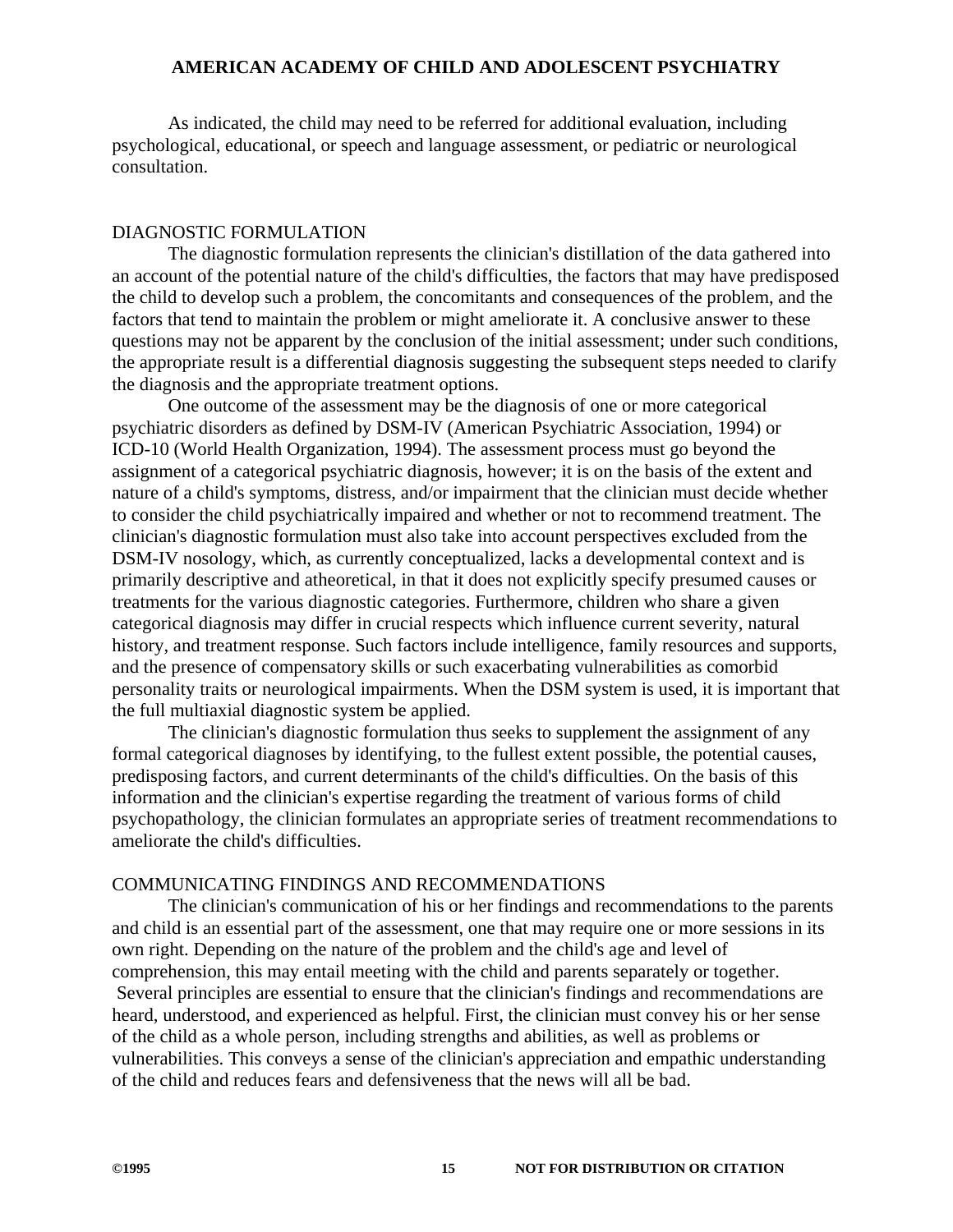The clinician's findings must be communicated in terms comprehensible to the parents and, during the child's portion of the interpretive session, to the child as well. Technical terms should be kept to a minimum and jargon avoided. When diagnostic or other technical terms are used, it is important both that they be explained and that the parents' and child's perception of them be clarified. It is important that adequate time and opportunity be permitted for the parents and child to discuss the clinician's impressions and recommendations.

When the assessment is initiated by a request for consultation by another clinician or an agency or school, the results of the assessment and recommendations should also be communicated to the referring party after being shared with the parents and child and their consent has been obtained.

## SCIENTIFIC AND CLINICAL RATINGS

Decisions regarding the appropriateness of either diagnostic or treatment recommendations were made by considering both the available scientific literature as well as the general clinical consensus of child psychiatry practitioners. The validity assigned to any particular scientific finding was judged using the routine criteria by which research is assessed, that is the appropriateness of design, sample selection and size, inclusion of comparison groups, generalizability, and agreement with other studies. The limitations in the available research literature as well as the relative indications for specific interventions are noted in both the literature review and the specific parameters.

The recommendations regarding specific diagnostic evaluations and treatment interventions reflect those methods of practice that are either supported by methodologically sound empirical studies and/or are considered a standard of care by competent clinicians. However, the general paucity of sound scientific data regarding childhood psychiatric disorders and their treatment necessitated that most of the recommendations set forth in these parameters be based on clinical consensus. Those practices that are described as having limited or no research data to support them and that also lack clinical consensus regarding their efficacy may still be used in some selected cases, but the clinician should be aware of the limitations and document the rationale for their use.

Clinical consensus was initially derived by the members of the Work Group on Quality Issues in preparation of these parameters. A preliminary draft was sent to experts for review and their comments were incorporated. A draft was distributed to the entire membership of the American Academy of Child and Adolescent Psychiatry for review. In addition, the proposed recommendations were discussed at an open forum held at the Academy's 1994 annual meeting. The Work Group incorporated suggested revisions into the final version of the parameters, which then was sent to the Academy's Council for review and approval.

Those practices that are not recommended represent areas in which there is neither sound empirical data nor high clinical consensus that such practices are effective, or where their potential risks are not justified. If such practices are to be used, the clinician should clearly document justification for that decision.

### **CONFLICT OF INTEREST**

In keeping with the requirement that practice parameters be developed by experienced clinicians and researchers, some of the contributors to these practice parameters are in active clinical practice. Through their practices, it is likely that most of these child and adolescent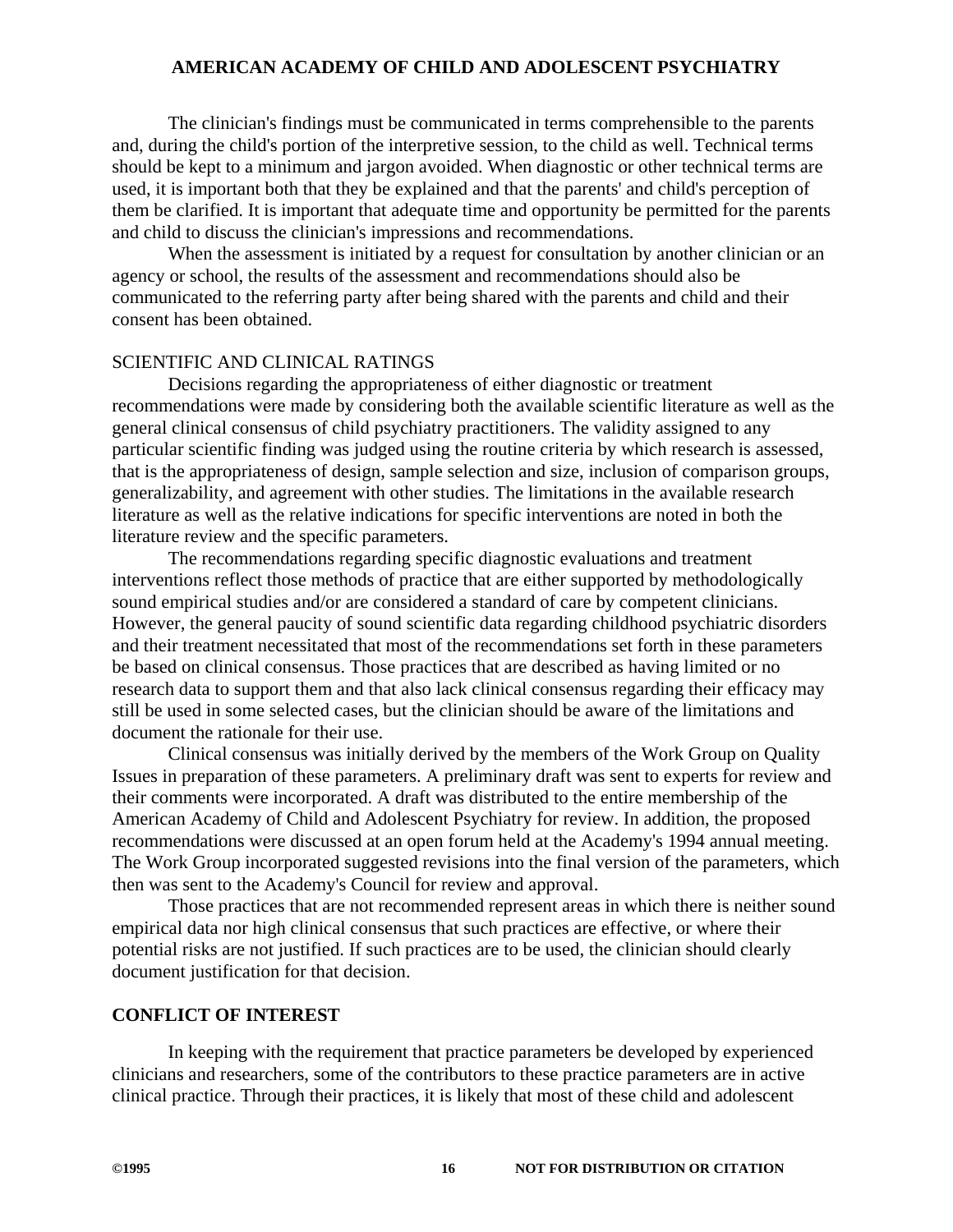psychiatrists have received income related to treatments discussed in these parameters. Some contributors are primarily involved in research or other academic endeavors; it is possible that through such activities, many of them have also received income related to treatments discussed in these parameters. A number of mechanisms are in place to minimize the potential for producing biased recommendations due to conflicts of interest: First, the development process calls for extensive review of the document before it is finalized. All members of the Academy have the opportunity to comment on the parameters before they are approved. Comments have been solicited and received from a broad group of reviewers from child and adolescent psychiatry. Second, the contributors and reviewers have all been asked to base their recommendations on an objective evaluation of the available evidence. Third, we ask that any contributor or reviewer who believes that he or she has a conflict of interest that may bias or appear to bias his or her work should notify the Academy.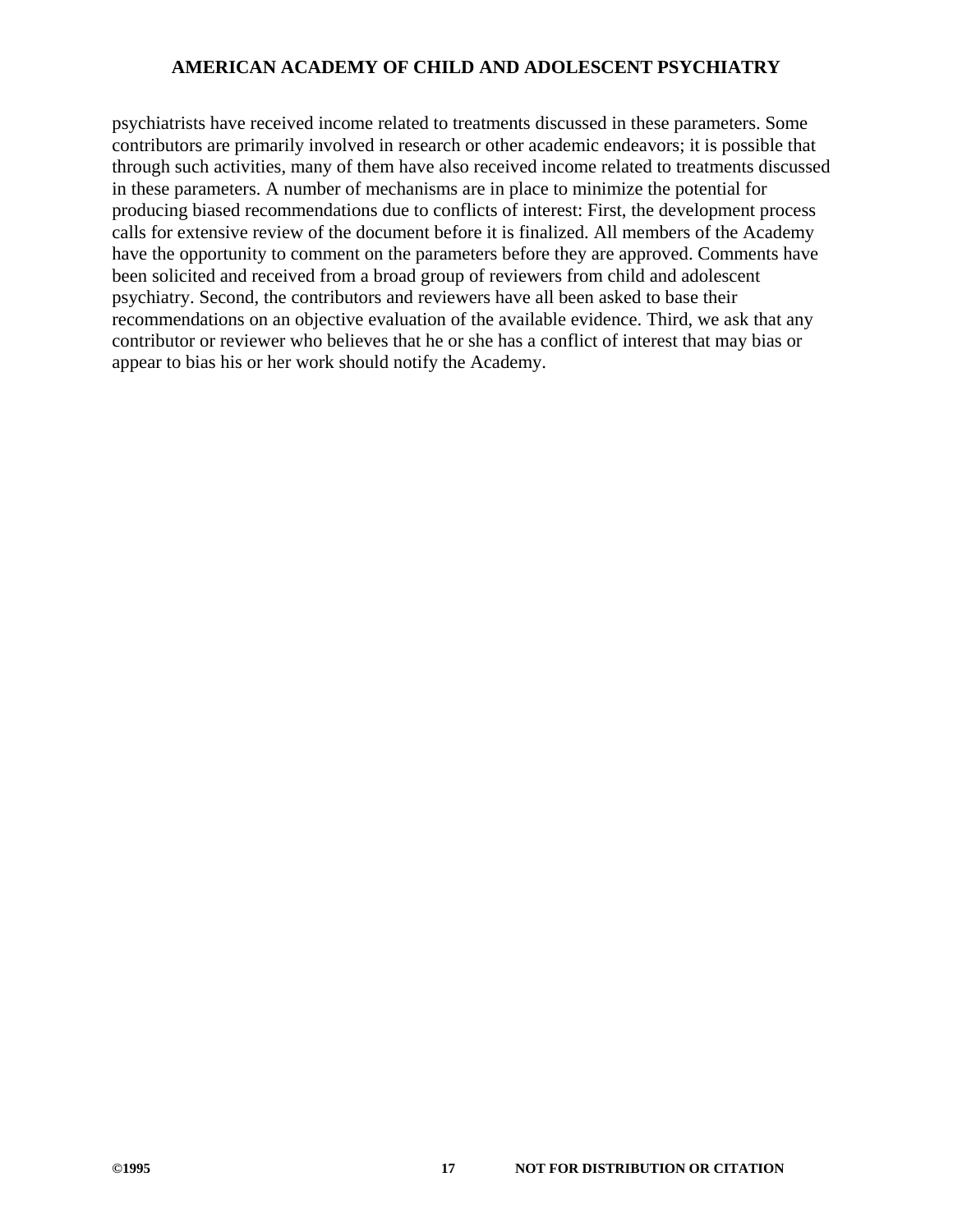# **PRACTICE PARAMETERS FOR THE PSYCHIATRIC ASSESSMENT OF CHILDREN AND ADOLESCENTS**

I. Purpose and aims of the clinical diagnostic assessment

A. Purposes of the assessment:

- 1. To determine whether psychopathology is present and, if so, to establish a differential diagnosis and tentative diagnostic formulation;
- 2. To develop a treatment recommendation and plan;
- 3. To communicate the above findings in an appropriate fashion to the parents and child;
- 4. To facilitate the child's and family's cooperation and engagement in treatment.
- B. Aims of the assessment process:
	- 1. To identify the stated reasons and factors leading to the referral;
	- 2. To assess the nature and severity of the child's:
		- a Behavioral difficulties;
		- b Functional impairments;
		- c Subjective distress.
	- 3. To identify individual, family, or environmental factors that may potentially account for, influence, or ameliorate these difficulties.

## II. Sources of information

A. Accurate assessment of the child requires gathering information from a variety of informants to obtain a picture of the child's functioning over time and in a variety of settings.

- B. For most children, the essential informants include:
	- 1. The parents (or other primary caretakers);
	- 2. The child;
	- 3. The school.

C. Other family members may provide useful information.

D. For children involved with the child welfare or juvenile justice system, or in institutional care, it is important to obtain records and current information from the agencies, caseworkers, and caretakers working with the child.

E Records of relevant prior pediatric, psychiatric, psychological, or special educational evaluations should be reviewed.

### III. Parent interview

A. The parent interview should include both parents, if possible. The clinician should have an opportunity to meet with the parents without the child present; in addition, it is important to interview the parents and child together. Family interviews, including siblings and other family members, may also be informative.

B. Parental account of reason for referral and present illness.

1 Reason for referral:

a Clarify who is concerned, why, and why help is being sought now;

b Parents' attitude toward and expectations of referral.

2 Details of current problem, including nature of difficulties, and for each facet of current problem:

a Duration;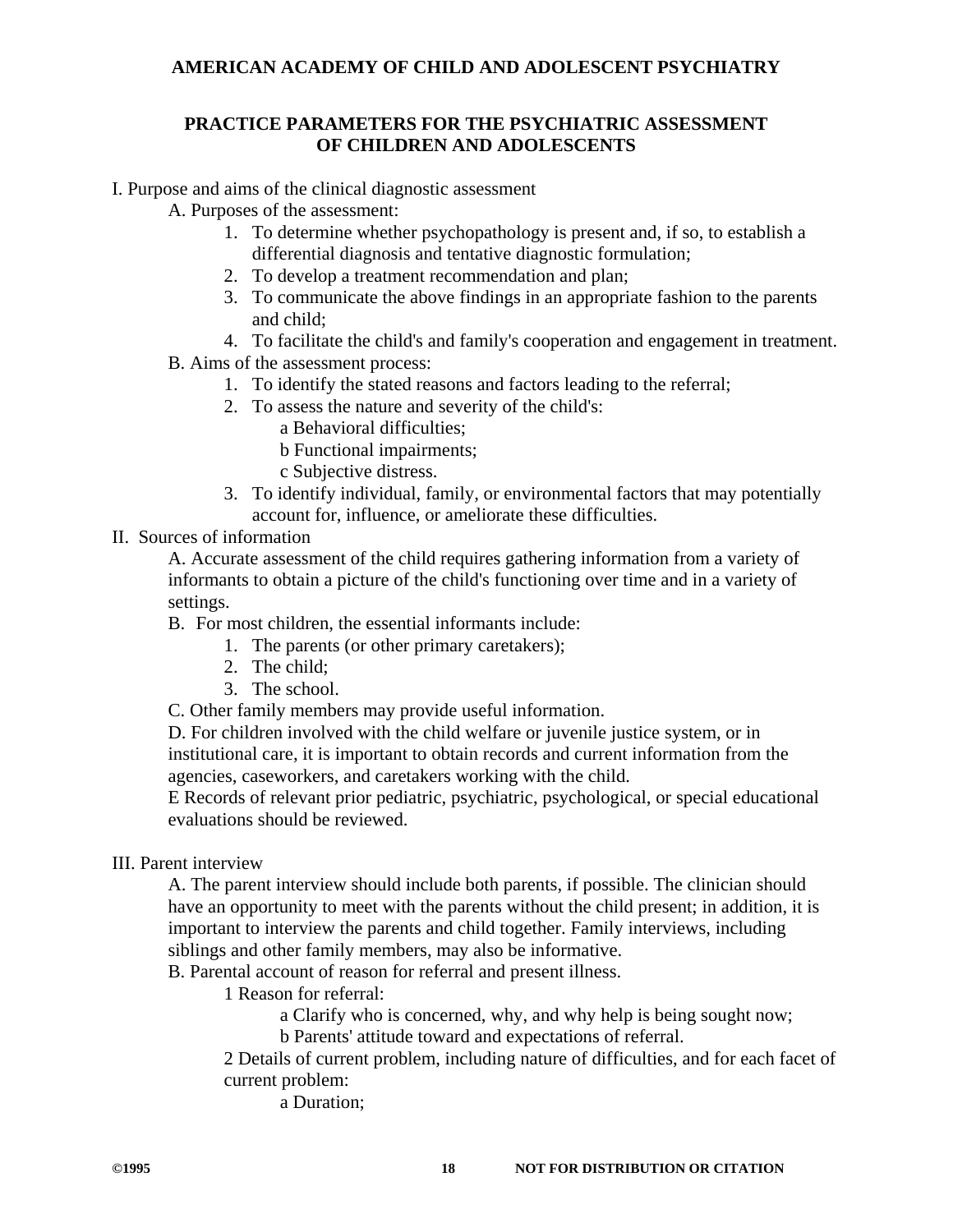b Frequency and intensity;

c Precipitants, if any;

d Circumstances in which problem occurs;

e Consequences, including:

(1) Degree of associated distress;

(2) Interference with social, family, cognitive, emotional, and/or

academic functioning;

(3) Adverse impact on development.

f Attitudes of parent, child, peers, and others toward problem behavior;

g Details of prior attempts to obtain help for problem.

C Discussion of practical and administrative matters.

1. Duration, format, and scheduling of assessment;

2. Cost;

3. Confidentiality;

4. Permission to obtain relevant records from school, social service agencies, and other clinicians;

5. Preparation of the child for interview;

6. Consent as to who is to receive reports of the evaluation.

D. Parents' reaction to interviewer's age, sex, ethnic characteristics, institutional setting, and other aspects of the interviewer or setting of the assessment.

E. Developmental history in context of family.

1. The developmental history elicits both the objective facts of the child's development up to the present and the emotional significance of these facts for the family and child.

2. The relevant chronology may be in terms of important events in the child's or family's life or relative to the development of other siblings.

3. Circumstances of conception, pregnancy, adoption, infancy:

a Was the pregnancy planned and/or wanted?

What was going on in the family at that time, including severe maternal stresses?

b Prior pregnancies, miscarriages, abortions;

c Complications of pregnancy, including maternal alcohol or drug use;

d Labor and delivery;

e Circumstances of adoption;

f Early infancy, including temperament and patterns of regulation and attachment.

4 Physical development and medical history:

a Physical growth: height, weight;

b Fine and gross motor development and coordination, including tics, hyperactivity;

c Eating behavior and attitudes;

d Toilet training and lapses;

e Sleep patterns;

f. Medical history: hospitalizations, operations, serious injuries (especially head trauma); physical disabilities; chronic and acute illnesses;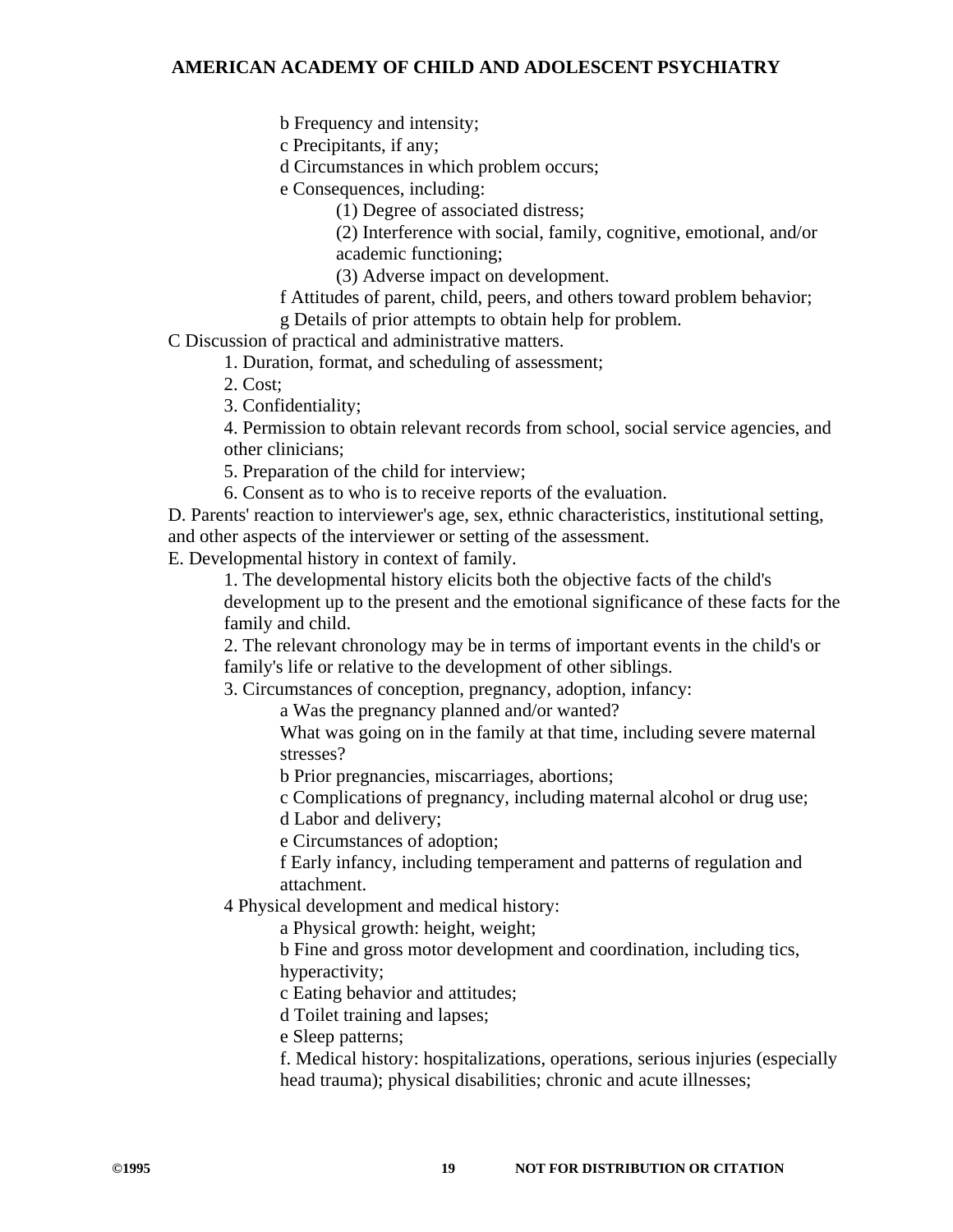seizure-like episodes; allergies; vision or hearing impairments; exposure to lead or other toxins; medications;

g. Sexual development: pubertal status, noting precocious or lagging development; masturbation, other sexual activity.

5 School functioning:

a Speech and language:

- (1) Milestones: first words, first sentences;
- (2) Receptive and expressive languages abnormalities;
- (3) Speech or articulation abnormalities.
- b Cognitive and academic strengths and weaknesses;

c Attention span, concentration;

d School history, including problems with separation or attendance;

changes in schools; disciplinary problems;

e Motivation to learn;

f Tolerance for frustration or criticism;

g Attitude toward authority;

h Organizational skills;

- i Special educational or advanced placements.
- 6 Emotional development and temperament:

a Mood and affect regulation:

- (1) Developmentally relevant signs of depression, dysphoria;
- (2) Mood lability;
- (3) Hypomania or mania;
- (4) Suicidal ideation or behavior;
- (5) Irritability.

b Unusual or excessive anxiety:

- (1) Initial precipitants;
- (2) Psychophysiological concomitants;
- (3) Distress, avoidance, impairment;
- (4) Excessive timidity, behavioral inhibition, or withdrawal;
- (5) Obsessions or compulsions.

c Adaptability to new, challenging, or frustrating situations;

d Degree of psychological mindedness, capacity for empathy or humor;

e Sexual interests, concerns, and activities; gender identity and orientation; parental reactions;

f Regulation of aggression, including:

(1) Excessive aggression and/or aggressive thoughts (including homicidal ones) and circumstances thereof:

(a) (2) Excessive inhibition of aggression.

g Interest in fireplay or firesetting;

h Running away, destructiveness, or stealing;

i Lying, blaming others;

j Negativism or oppositionality;

k Substance use and/or abuse.

7 Peer relations: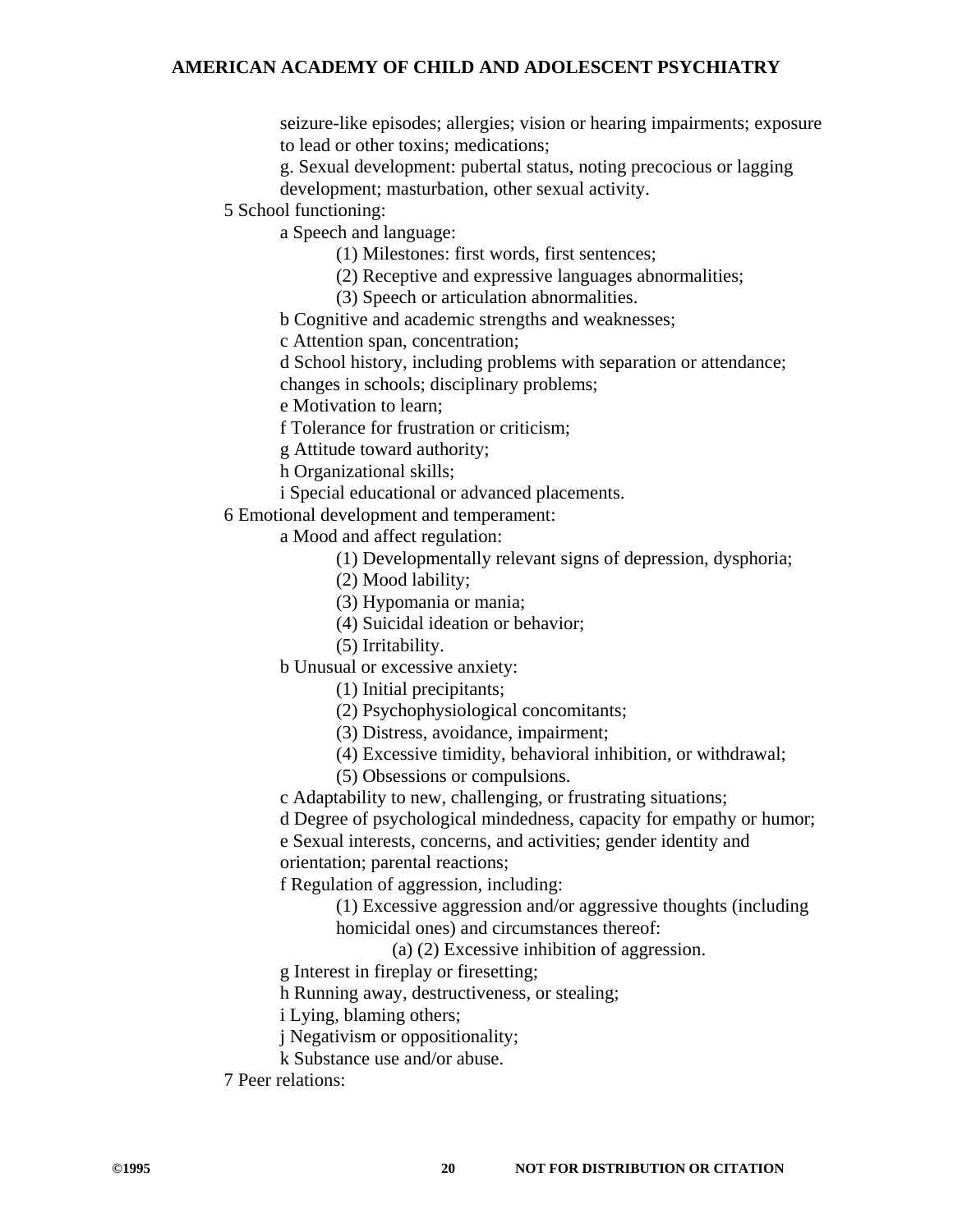a Number and quality of friendships, including preferences regarding age and gender;

b Social skills and deficits;

c Participation in informal and organized peer activities;

d For adolescents:

(1) Capacity for intimate relationships and romantic interests;

(2) Sexual activity;

(3) Concerns over sexual orientation.

8 Family relationships:

a Child's relationship with parents, siblings, other family members;

b Child's place in overall family system;

c Reaction to family life events, including deaths; births; moves; parental separation, divorce, or remarriage; illnesses; changes in visitation or custody arrangements; foster care;

d Compliance with family rules, chores.

9 Conscience and values:

a Assess conscience in terms of:

(1) Age-appropriate development;

(2) Specific areas of excessive harshness, laxness, or conflict;

(3) Effectiveness in helping child conform to expected family and community norms;

b Religious or ethical concerns;

- c Goals and future aspirations:
	- (1) How realistic;
	- (2) How congruent with family's values and expectations.

10 Interests, hobbies, talents, avocations:

a Recreational interests alone or with peers; include patterns of television viewing, degree of parental supervision;

b Special talent or interest; if so, how regarded by family, school, or peers; c Impact of child's problems on enjoyment and involvement with usual recreational activities.

11 Unusual or traumatic circumstances:

a Sexual or physical abuse, neglect, overstimulation;

b Alcohol or drug abuse by parent or family member;

c Family, community, or political violence;

d Natural disaster;

e Nature of exposure, reaction of child and family, risk of continued exposure.

F. Assessment of family and community background.

1 Parents:

a. Strengths, weaknesses, areas of conflict as:

- (1) Individuals;
- (2) Marital couple;
- (3) Parental couple.

b. Parental attitudes toward the child, including hopes, fears, expectations, or areas of disagreement regarding child;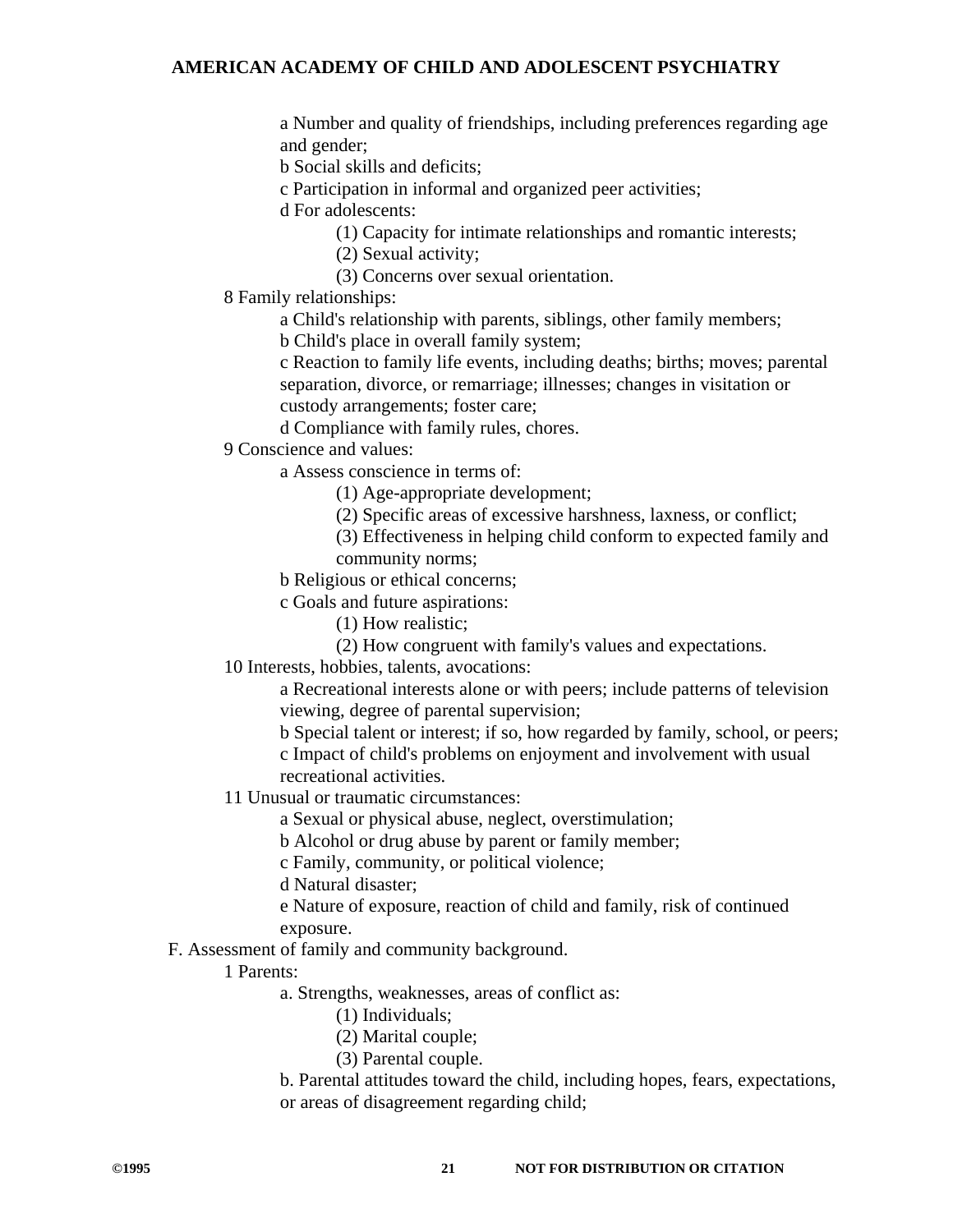c. Parental attachment patterns toward the child over the course of development;

d. Experiences with parents' own families of origin that influence attitudes or behavior toward child;

e. Quality of temperamental fit between parent and child;

f. Ethnic, cultural, religious background;

g. Education, occupation, financial resources.

2 Family and household:

a. Composition of family, including nearby relatives;

b. Composition of household, including non-family members;

c. Boundaries and alliances within family and child's role with respect to them;

d. Family's style of communication and problem solving;

e. Prevailing emotional tone of family, especially as it impinges on the patient:

(1) Supportive;

(2) Critical or hostile;

(3) Over- or undercontrol;

f. Family activities, including activities of daily living, leisure and recreational activities;

g. Family expectations and discipline;

h. Family stresses:

(1) Moves;

(2) Changes in family or household composition;

(3) Unemployment, poverty;

(4) Illnesses, accidents, or other disability;

(5) Legal difficulties.

i. Housing:

(1) Adequacy of heating, cleanliness, safety;

(2) Privacy and sleeping arrangements.

3. Family medical and psychiatric history. Inquire concerning the past and current history of physical and psychiatric disorders with potential environmental or genetic consequences for child, including history of hospitalization or symptoms impinging on child, and child's reaction.

4. Community and culture, including adverse circumstances.

IV. Child interview

A. Aims of the child interview:

1 History taking to obtain the child's implicit and explicit views of:

a Factors leading to the referral;

b Presenting problem;

c Relevant life circumstances and psychological factors.

2. To perform a developmental mental status examination to assess and describe the child's appearance and functioning as manifested in the interview situation.

3. To establish rapport with the child to facilitate the child's engagement in and cooperation with the assessment and subsequent treatment recommendations.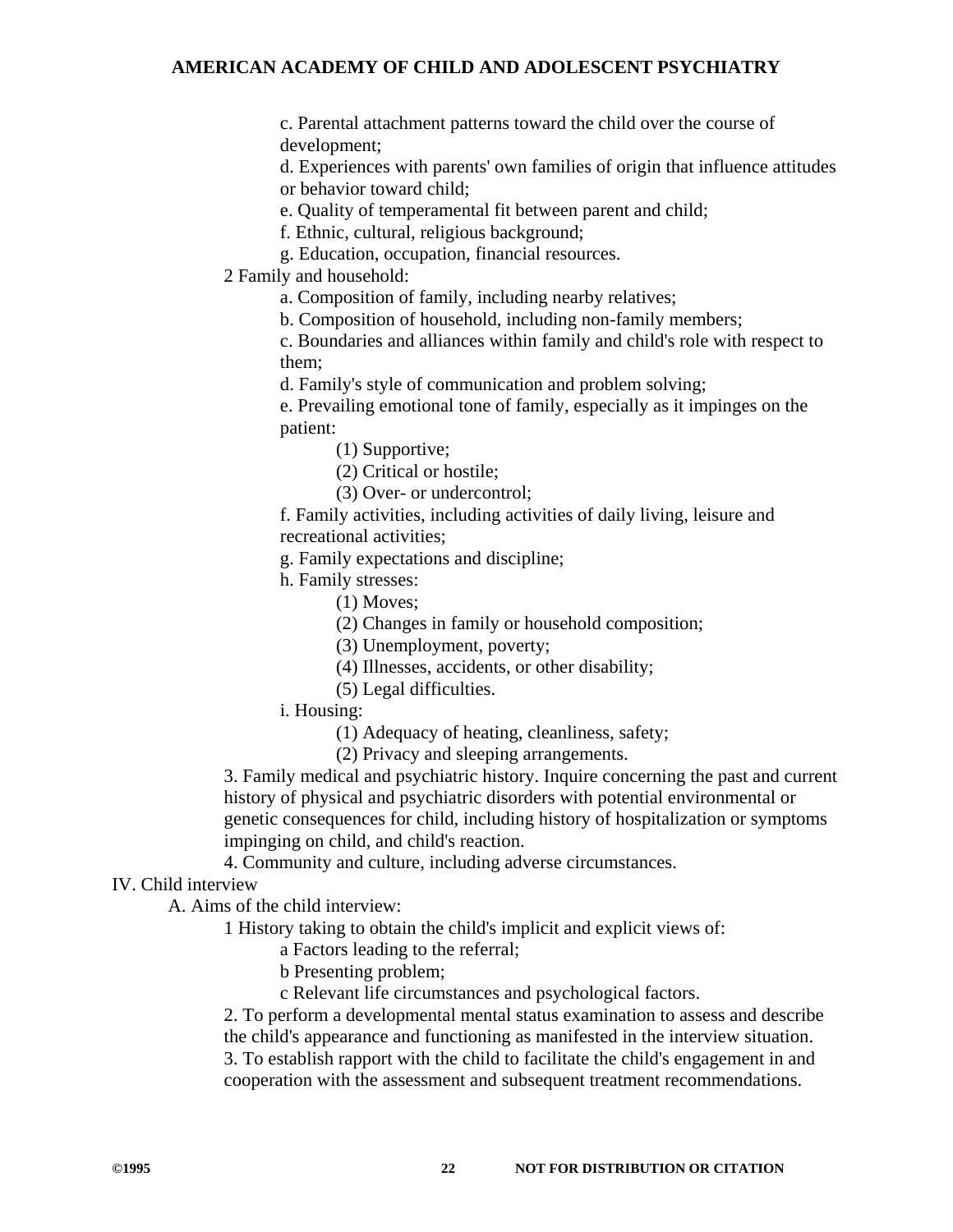B. Specific child interview techniques. The child interview requires a flexible blend of the following techniques, utilizing words and concepts appropriate to the child's cognitive, linguistic, and emotional level of development:

1 Interactive play techniques;

2 Projective techniques;

3 Direct discussion.

C. Structure of the child interview includes, as developmentally appropriate, in flexible order:

1. Preparation and orientation of the child prior to interview;

2. Clarifying purpose of assessment, including reason for referral and child's view of referral, role of clinician, confidentiality, duration;

3. Discussion of presenting problem;

4. Major realms of functioning (as outlined in developmental history);

5. Inquiry about specific psychopathological symptoms:

a. Depression, low self-esteem, suicidal ideation or behavior;

b. Excessive anxiety, unusual fears;

c. Psychophysiological symptoms, such as headache, abdominal pain;

d. Hallucinations, delusions;

e. Obsessions and compulsions;

f. Antisocial behaviors;

g. Alcohol and other substance use.

6. Inquiry about potentially traumatic experiences:

a. Physical or sexual abuse;

b. Exposure to family or community violence.

7. Structured or informal assessment of mental status examination items.

D. Developmental mental status examination assesses the following areas. Relevant data may emerge spontaneously in the course of the interview or may require explicit evaluation or inquiry.

1. Physical appearance;

2. Manner of relating to examiner and parents, including ease of separation;

3. Child's reaction to interviewer's age, sex, race, or ethnic characteristics; reaction to setting of the assessment;

4. Mood and affect;

5. Orientation to time, place, person;

6. Motor behavior including activity level, coordination, and presence of unusual motor patterns (e.g., tics, stereotypic movements);

7. Form and content of thinking and perception, including presence of hallucinations, delusions, thought disorder;

8. Speech and language, including reading and writing;

9. Overall intelligence;

10. Attention and concentration;

11. Memory;

12. Neurological functioning (such as soft signs, cerebral dominance);

13. Judgment and insight;

14. Preferred modes of communication (e.g., play, drawing, direct discourse).

V. Referral for psychological or additional medical consultation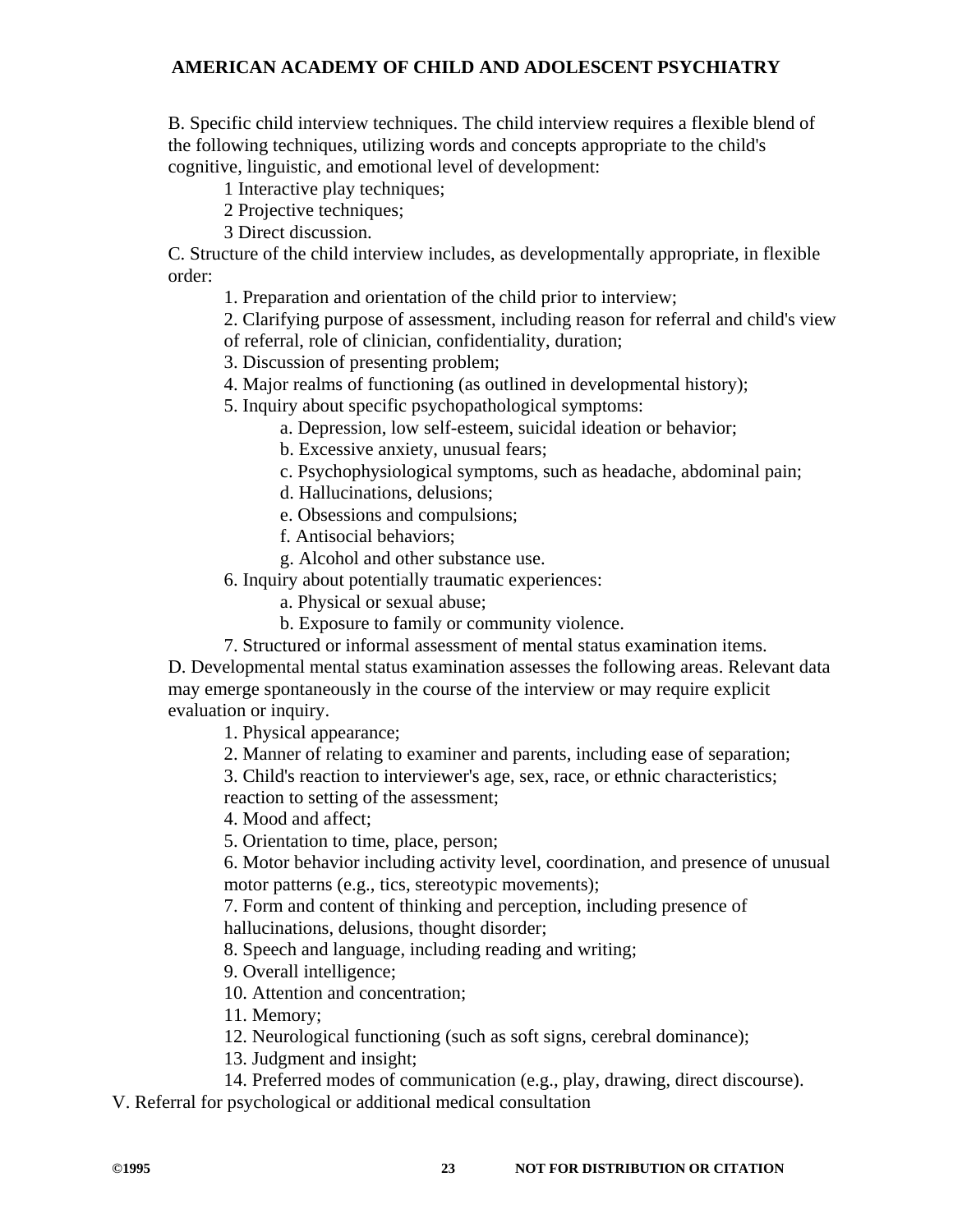As indicated, the child may need to be referred for the following types of additional detailed evaluation:

A. Formal psychological testing, including psychometric and projective evaluation and/or neuropsychological testing;

B Pediatric or medical consultation, such as:

1. Physical examination;

2. Neurological evaluation (including, as needed, electroencephalographic and imaging studies);

3. Metabolic, endocrinological, or genetic evaluation;

4. Evaluation of vision or hearing.

- C. Educational assessment;
- D. Speech and language evaluation;
- E. Social service or agency evaluation of home environment.

VI. Diagnostic formulation

Provides integrated summary of:

A. Nature of child's difficulties;

B. Predisposing and potential etiological factors;

C. Potential exacerbating or mitigating factors;

D. Concomitants and consequences of child's difficulties;

E. Overview of child's and family's strengths and weaknesses;

F. Multiaxial DSM-IV diagnosis;

G. Implications for treatment and intervention.

VII. Communication of findings and recommendations

The clinician should:

A.Communicate his or her findings and recommendations to the child and parents in comprehensible terms;

B. Place the findings in the context of the child's overall strengths and vulnerabilities;

C. Indicate remaining areas of uncertainty and nature of the additional assessment(s) needed;

D. Assess the parents' and child's understanding of the clinician's findings and recommendations;

E. With the necessary consent, communicate the findings and recommendations in appropriate terms to the referring clinician or agency;

F. Where treatment or additional assessment are best done by someone other than the assessing clinician, assist parents with finding a suitable referral.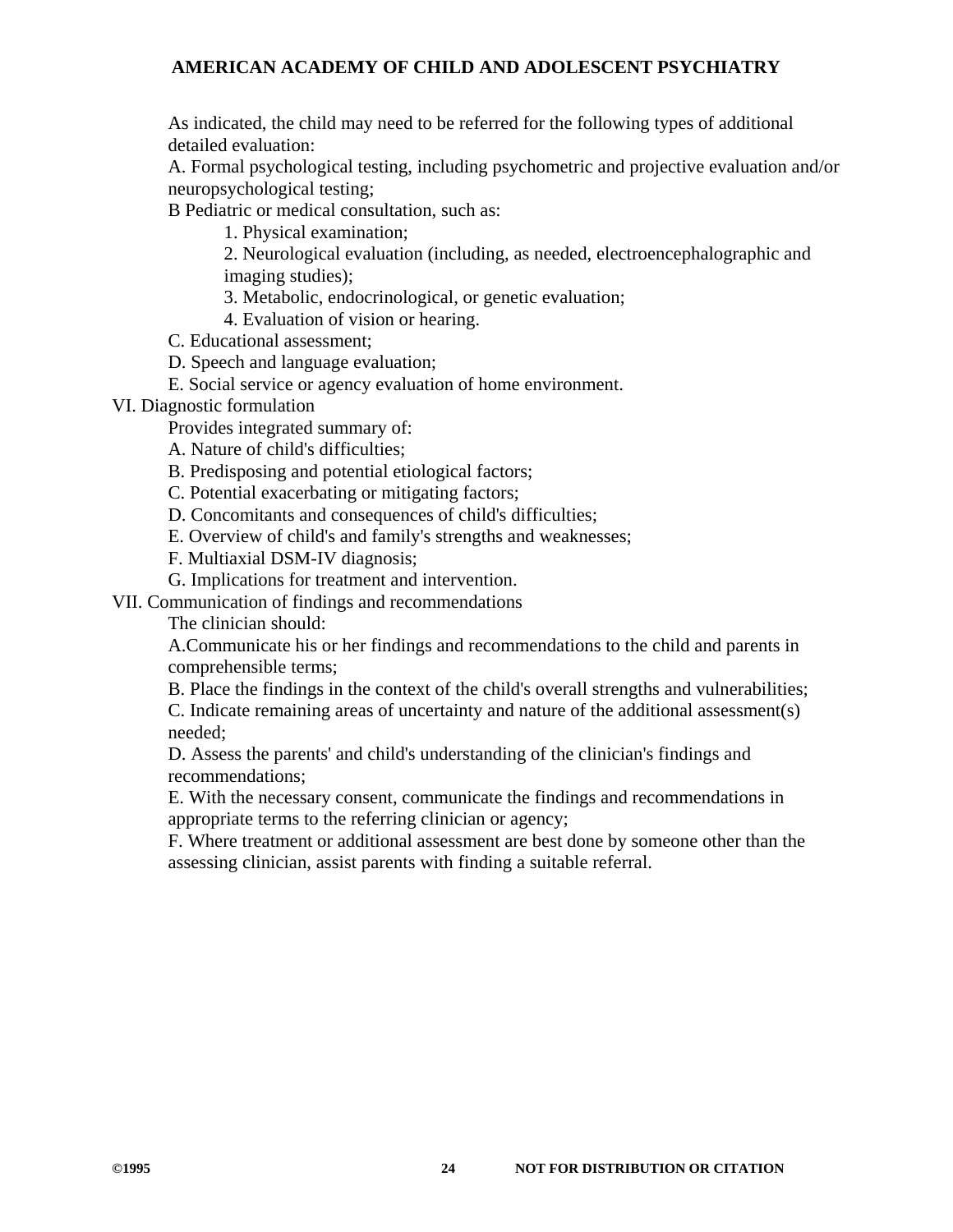# **REFERENCES**

- Achenbach TM (1980), DSM-III in light of empirical research on the classification of child psychopathology. J Am Acad Child Psychiatry 19:395-412
- Achenbach TM (1993), Empirically Based Taxonomy: How to Use Syndromes and Profile Types Derived from the 1991 CBCL/4-18, YSR, and TRF Profiles. Burlington: University of Vermont Department of Psychiatry
- American Psychiatric Association (1994), Diagnostic and Statistical Manual of Mental Disorders (DSM-IV). Washington, DC: American Psychiatric Association
- Angold A, Prendergast M, Cox A, Harrington R, Simonoff E, Rutter M (in press), The Child and Adolescent Psychiatric Assessment (CAPA). Psychol Med
- Barkley RA (1988), Child behavior rating scales and checklists. In: Assessment and Diagnosis in Child Psychopathology, Rutter M, Tuma AH, Lann IS, eds. New York: Guilford Press
- Barkley RA (1990), Attention-Deficit Hyperactivity Disorder. New York: Guilford Press
- Berg CZ, Whitaker A, Davies M, Flament MF, Rapoport JL (1988), The Survey Form of the Leyton Obsessional Inventory-Child Version: norms from an epidemiological study. J Am Acad Child Adolesc Psychiatry 27:759-763
- Bird HR, Kestenbaum CJ (1988), A semistructured approach to clinical assessment. In: Handbook of Clinical Assessment of Children and Adolescents, Vol 1, Kestenbaum CJ, Williams DT, eds. New York: New York University Press, pp 393-408
- Canino I (1985), Taking a history. In: The Clinical Guide to Child Psychiatry, Shaffer D, Ehrhardt AA, Greenhill LL, eds. New York: Free Press, pp 393-408
- Chambers W, Puig-Antich J, Hirsch M et al. (1985), The assessment of affective disorders in children and adolescents by semi-structured interview: test-retest reliability of the K SADS-P. Arch Gen Psychiatry 42:696-702
- Chess S, Thomas A, Birch H (1966), Distortions in developmental reporting made by parents of behaviorally disturbed children. J Am Acad Child Psychiatry 5:226-231
- Conners CK (1989), Conners Rating Scales Manual. North Tonowanda, NY: Multi-Health Systems
- Costello AJ (1991), Structured interviewing. In: Child and Adolescent Psychiatry: A Comprehensive Textbook, Lewis M, ed. Baltimore: Williams & Wilkins, pp 463-472
- Costello EJ, Angold A (1988), Scales to assess child and adolescent depression: checklists, screens, and tests. J Am Acad Child Adolesc Psychiatry 27:726-737
- Cox A, Hopkinson K, Rutter M (1981), Psychiatric interviewing techniques--II. Naturalistic study: eliciting factual information. Br J Psychiatry 138:283-291
- Cox A, Rutter M (1985), Diagnostic appraisal and interviewing. In: Child and Adolescent Psychiatry: Modern Approaches, 2nd ed, Rutter M, Hersov L, eds. Oxford, England: Blackwell Scientific Publications, pp 233-248
- Despert JL (1937), Technical approaches used in the study and treatment of emotional problems in children. V: the playroom. Psychiatr Q 11:677
- DiLeo JH (1970), Children's Drawing as Diagnostic Aids. New York: Brunner/Mazel
- Edelbrock C, Costello AJ (1988), Structured psychiatric interviews for children. In: Assessment and Diagnosis in Child Psychopathology, Rutter M, Tuma AH, Lann IS, eds. New York: Guilford Press, pp 87-112
- Edelbrock C, Costello AJ, Dulcan MK, Kalas R, Conover NC (1985), Age differences in the reliability of the psychiatric interview of the child. Child Dev 56:265-275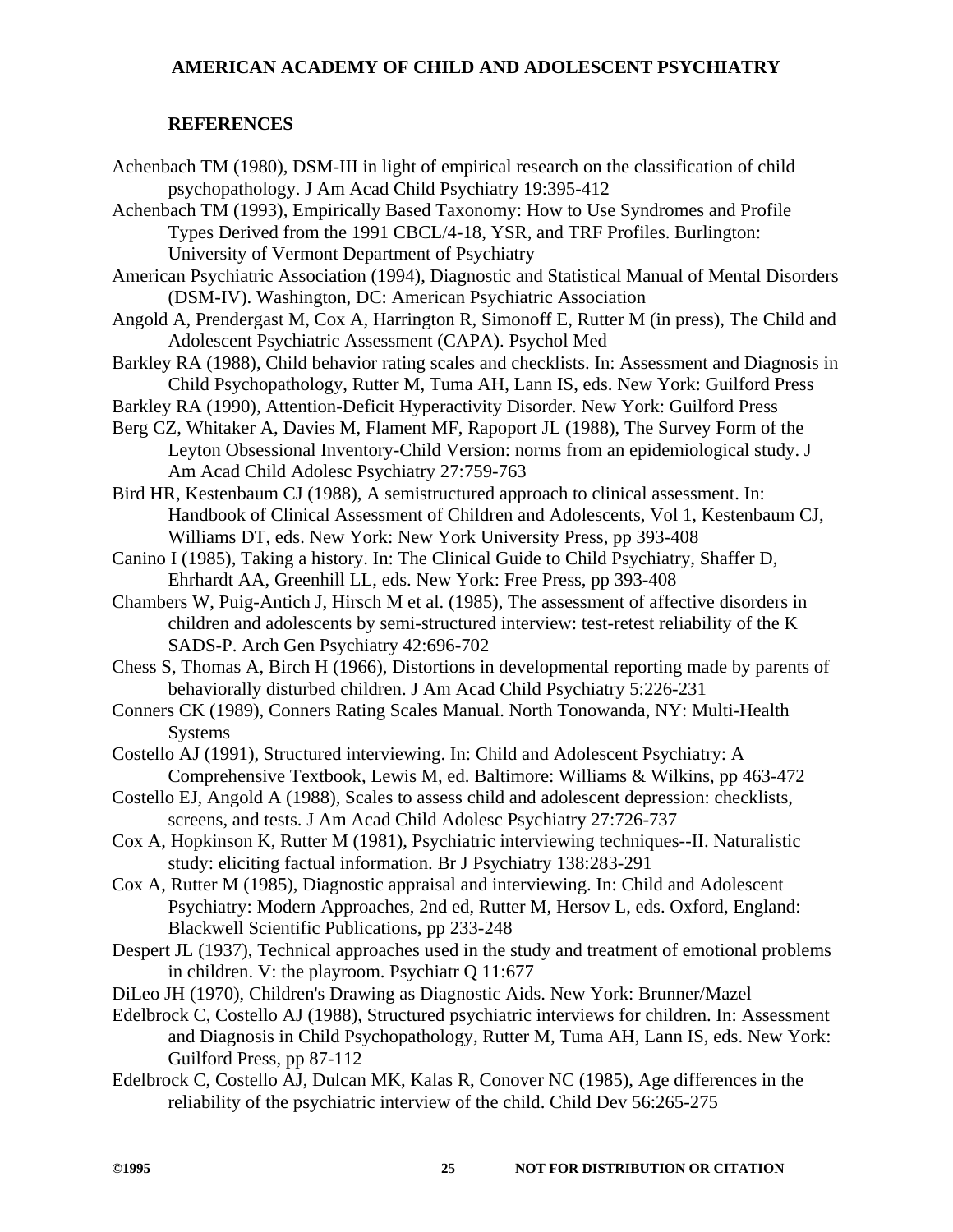- Edelbrock C, Costello AJ, Dulcan MK, Kalas R, Conover NC (1986), Parent-child agreement on child psychiatric symptoms assessed via structured interview. J Child Psychol Psychiatry 27:180-190
- Fisher PW, Shaffer D, Piacentini JC et al. (1993), Sensitivity of the Diagnostic Interview Schedule for Children, 2nd edition (DISC-2.1) for specific diagnoses of children and adolescents. J Am Acad Child Adolesc Psychiatry 32:666-673
- Freud A (1966), Normality and Pathology in Children. London: Hogarth Press
- Gardner R (1985), The initial clinical evaluation of the child. In: The Clinical Guide to Child Psychiatry, Shaffer D, Ehrhardt AA, Greenhill LL, eds. New York: Free Press, pp 371-392
- Garner DM, Olmsted MP, Polivy J (1983), Development and validation of a multidimensional eating disorder inventory for anorexia nervosa and bulimia. Int J Eating Disord 2:15-33
- Gittelman-Klein R, Last CG (1992), Anxiety disorders in childhood and adolescence. In: Internalizing Disorders in Children and Adolescents, Reynolds WM, ed. New York: Wiley, pp 61-106
- Glasbourg R, Aboud F (1982), Keeping one's distance from sadness. Dev Psychol 18:287-293
- Goodman JD, Sours JA (1967), The Child Mental Status Examination. New York: Basic Books
- Goodman WK, Price LH, Rasmussen SA et al. (1989a), The Yale-Brown Obsessive Compulsive Scale: II. Validity. Arch Gen Psychiatry 46:1012-1016
- Goodman WK, Price LH, Rasmussen SA et al. (1989b), The Yale-Brown Obsessive Compulsive Scale: I. Development, use, and reliability. Arch Gen Psychiatry 46:1006-1011
- Graham P, Rutter M (1968), The reliability and validity of the psychiatric assessment of the child: II. Interview with the parent. Br J Psychiatry 114:581-592
- Greenspan SI (1991), Emotional and Developmental Disorders of Infancy and Early Childhood: Clinical Assessments and Treatment. Madison, CT: International Universities Press
- Greenspan SI, Greenspan NT (1991), The Clinical Interview of the Child, 2nd ed. Washington, DC: American Psychiatric Press
- Harris DB (1963), Children's Drawings as Measures of Intellectual Maturity: A Revision and Extension of the Goodenough Draw-A-Man Test. New York: Harcourt Brace and World
- Herjanic B, Reich W (1982), Development of a structured psychiatric interview for children: agreement between child and parent on individual symptoms. J Abnorm Child Psychol 10:307-324
- Hill P (1985), The diagnostic interview with the individual child. In: Child and Adolescent Psychiatry: Modern Approaches, 2nd ed, Rutter M, Hersov L, eds. Oxford, England: Blackwell Scientific Publications, pp 249-262
- Hodges K (1993), Structured interviews for assessing children. J Child Psychol Psychiatry 34:49-68
- Hodges K, Gordon Y, Lennon M (1990), Parent-child agreement on symptoms assessed via a clinical research interview for children: the Child Assessment Schedule (CAS). J Child Psychol Psychiatry 31:427-436
- Ivens C, Rehm LP (1988), Assessment of childhood depression: correspondence between reports by child, mother, and father. J Am Acad Child Adolesc Psychiatry 27:738-741
- John K, Gammon GD, Prusoff BA, Warner V (1987), The Social Adjustment Inventory for Children and Adolescents (SAICA): testing of a new semi-structured interview. J Am Acad Child Adolesc Psychiatry 26:898-911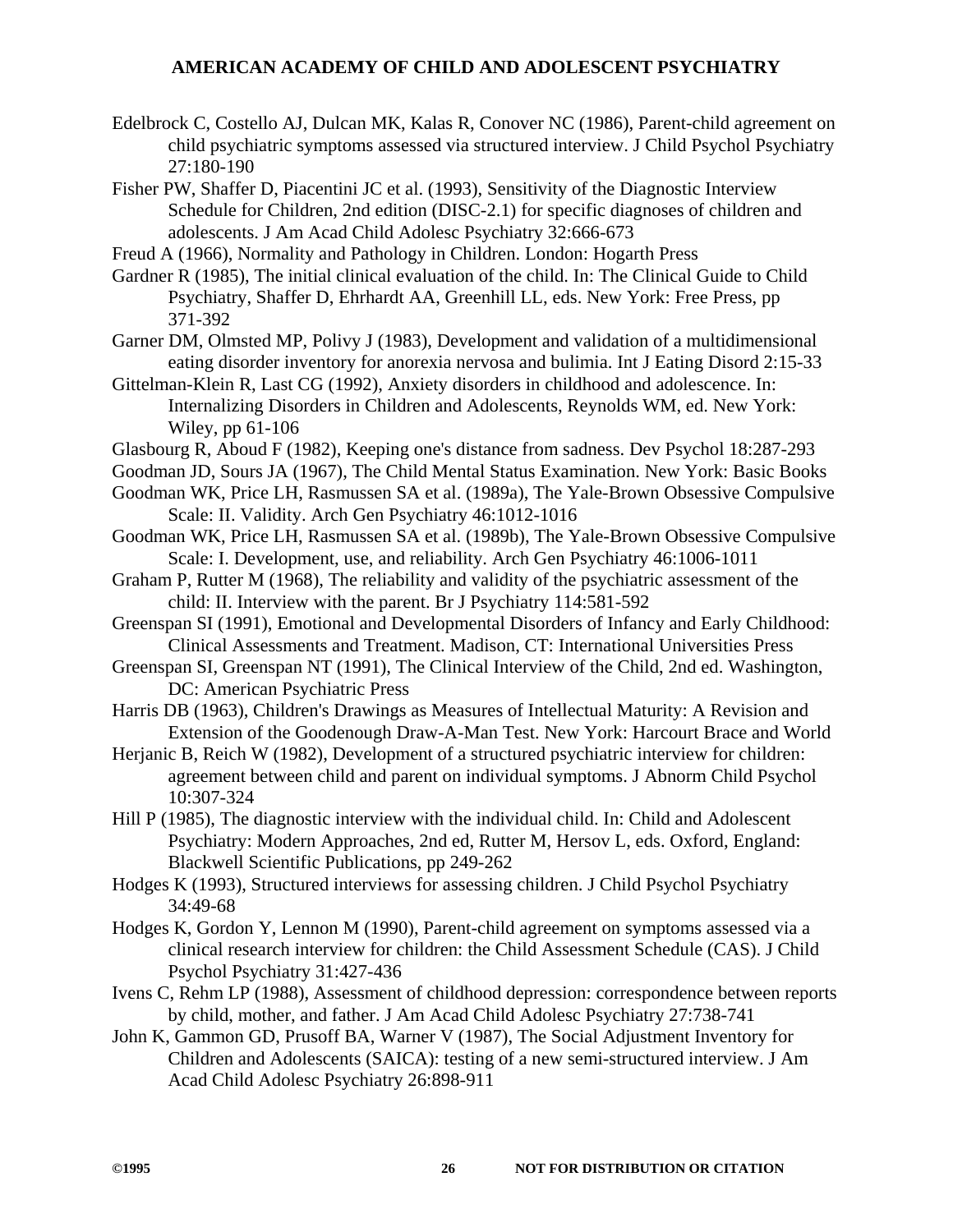- Kashani JH, Orvaschel H, Burk JP, Reid JC (1985), Informant variance: the issue of parent-child disagreement. J Am Acad Child Psychiatry 24:437-441
- Kazdin AE (1990), Assessment of childhood depression. In: Through the Eyes of the Child: Obtaining Self-Reports from Children and Adolescents, LaGreca AM, ed. Needham Heights, MA: Allyn and Bacon, pp 189-233
- Kestenbaum CJ (1991), The clinical interview of the child. In: Textbook of Child and Adolescent Psychiatry, Wiener JM, ed. Washington, DC: American Psychiatric Press, pp 65-73
- Kestenbaum CJ, Bird HR (1978), A reliability study of the Mental Health Assessment Form for school-age children. J Am Acad Child Psychiatry 22:219-232
- Kestenbaum CJ, Williams DT (1988), Handbook of Clinical Assessment of Children and Adolescents, Vol I and II. New York: New York University Press
- King RA, Noshpitz JD (1991), Pathways of Growth: Essentials of Child Psychiatry, Vol II, Psychopathology. New York: Wiley
- Koppitz EM (1968), Psychological Evaluation of Children's Human Figure Drawings. New York: Grune & Stratton
- Kovacs M (1985), The Interview Schedule for Children (ISC). Psychopharmacol Bull 21:991-994
- Leckman JF, Riddle MA, Hardin MT et al. (1989), The Yale Global Tic Severity Scale: initial testing of a clinician-rated scale of tic severity. J Am Acad Child Adolesc Psychiatry 28:566-573
- Leventhal BL, Conroy LM (1991), The parent interview. In: Textbook of Child and Adolescent Psychiatry, Wiener JM, ed. Washington, DC: American Psychiatric Press, pp 78-83
- Lewis M (1974), Interpretation in child analysis: developmental considerations. J Am Acad Child Psychiatry 13:32-53
- Lewis M (1991a), Child and Adolescent Psychiatry: A Comprehensive Textbook. Baltimore: Williams & Wilkins
- Lewis M (1991b), Psychiatric assessment of infants, children, and adolescents. In: Child and Adolescent Psychiatry: A Comprehensive Textbook, Lewis M, ed. Baltimore: Williams & Wilkins, pp 447-463
- Mednick S, Schaffer J (1963), Mother's retrospective reports in child rearing research. Am J Orthopsychiatry 33:457-461
- Naglieri JA (1988), Draw A Person: A Quantitative Scoring System Manual. San Antonio, TX: The Psychological Corporation, Harcourt Brace Jovanovich
- Naglieri JA, McNeish TJ, Bardos AN (1991), DAP: SPED, Draw A Person: Screening Procedure for Emotional Disturbance, Examiner's Manual. Austin, TX: Pro-ed
- Orvaschel H, Weissman MM, Padian N, Lowe TL (1981), Assessing psychopathology in children of psychiatrically disturbed parents: a pilot study. J Am Acad Child Psychiatry 20:112-122
- Ouvrier RA, Goldsmith RF, Ouvrier S, Williams IC (1993), The value of the Mini-Mental State Examination in childhood: a preliminary study. J Child Neurol 8:145-148
- Puig-Antich J, Chambers W (1978), The Schedule for Affective Disorders and Schizophrenia for School-Age Children (Kiddie-SADS). New York: New York State Psychiatric Institute
- Rabin AI, Haworth MR, eds (1960), Projection Techniques with Children. New York: Grune & Stratton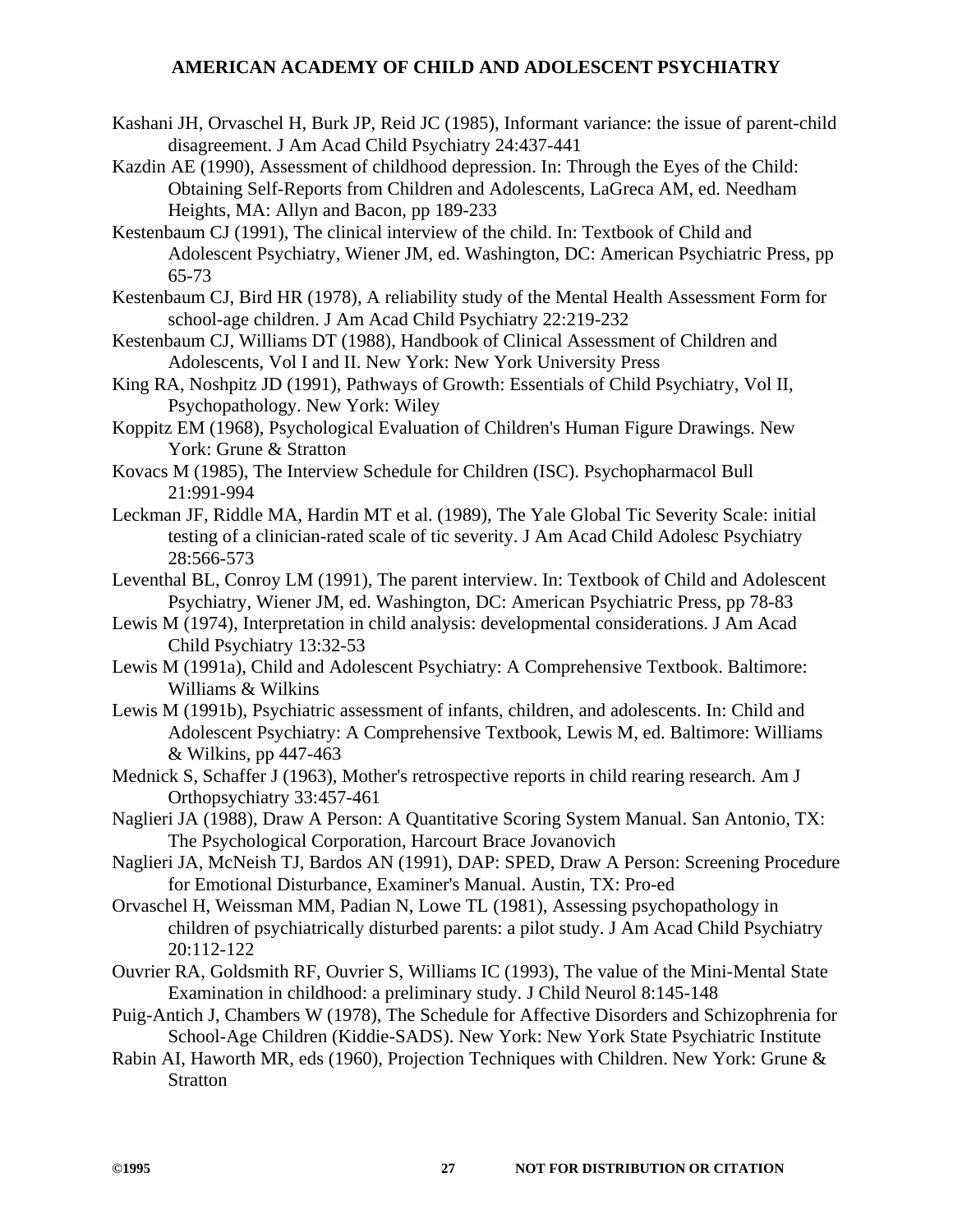- Robins L (1963), The accuracy of parental recall of aspects of child development and child rearing practices. J Abnorm Soc Psychol 66:261-270
- Rosen JC, Silberg NT, Gross J (1988), Eating Attitudes Test and Eating Disorders Inventory: norms for adolescent girls and boys. J Consult Clin Pscyhol 56:305-308
- Rutter M, Cox A (1981), Psychiatric interviewing techniques: I. Methods and measures. Br J Psychiatry 138:273-282
- Rutter M, Graham P (1968), The reliability and validity of the psychiatric assessment of the child: I. Interview with the child. Br J Psychiatry 114:563-579
- Rutter M, Graham P, Yule W (1970a), A Neuropsychiatric Study in Childhood. London: Spastics International Medical Publications/Heinemann. Clinics in Developmental Medicine, Nos. 35/36
- Rutter M, Hersov L (1994), Child and Adolescent Psychiatry: Modern Approaches, 3rd ed. Oxford, England: Blackwell Scientific Publications
- Rutter M, Tizard J, Whitmore K (1970b), Education, Health, and Behavior. London: Longman (reprinted, 1981, New York: Krieger, Huntington)
- Schachar R, Rutter M, Smith A (1981), The characteristics of situationally and pervasively hyperactive children: Implications for syndrome definition. J Child Psychol Psychiatry 22:375-392
- Schowalter JE, King RA (1991), The clinical interview of the adolescent. In: Textbook of Child and Adolescent Psychiatry, Wiener JM, ed. Washington, DC: American Psychiatric Press, pp 74-77
- Schwab-Stone M (1992), Structured interviews in child psychiatry. In: Psychiatry, Michels R, ed. Philadelphia: Lippincott
- Selman RL, Jaquette D, Redman Lavin D (1977), Interpersonal awareness in children. Am J Orthopsychiatry 47:264-274
- Shaffer D, Ehrhardt AA, Greenhill LL, eds (1985), The Clinical Guide to Child Psychiatry. New York: Free Press
- Shaffer D, Gould MS, Brasic J et al. (1983), A children's global assessment scale (CGAS). Arch Gen Psychiatry 40:1228-1231
- Simmons JE (1987), Psychiatric Examination of Children, 4th ed. Philadelphia: Lea & Febiger
- Slade A, Wolf DP, eds (1994), Children at Play: Clinical and Developmental Approaches to Meaning and Representation. Oxford, England: Oxford University Press
- Solnit AJ, Cohen DJ, Newbauer PB (1993), The Many Meanings of Play: A Psychoanalytic Perspective. New Haven, CT: Yale University Press
- Sparrow SS, Balla DA, Cicchetti DV (1984), The Vineland Adaptive Behavior Scales: Interview Editions, Survey Form. Circle Pines, MN: American Guidance Service
- Thomas GV, Silk AM (1990), An Introduction to the Psychology of Children's Drawings. New York: New York University Press
- Weissman MM, Orvaschel H, Padian N (1980), Children's symptoms and social functioning self-report scales: comparison of mothers' and children's reports. J Nerv Ment Dis 168:736-740
- Welner Z, Reich W, Herjanic B, Jung KG, Amado H (1987), Reliability, validity, and parent-child agreement studies of the Diagnostic Interview for Children and Adolescents. J Am Acad Child Adolesc Psychiatry 26:649-653
- Wiener JM, ed (1991), Textbook of Child and Adolescent Psychiatry. Washington, DC: American Psychiatric Press